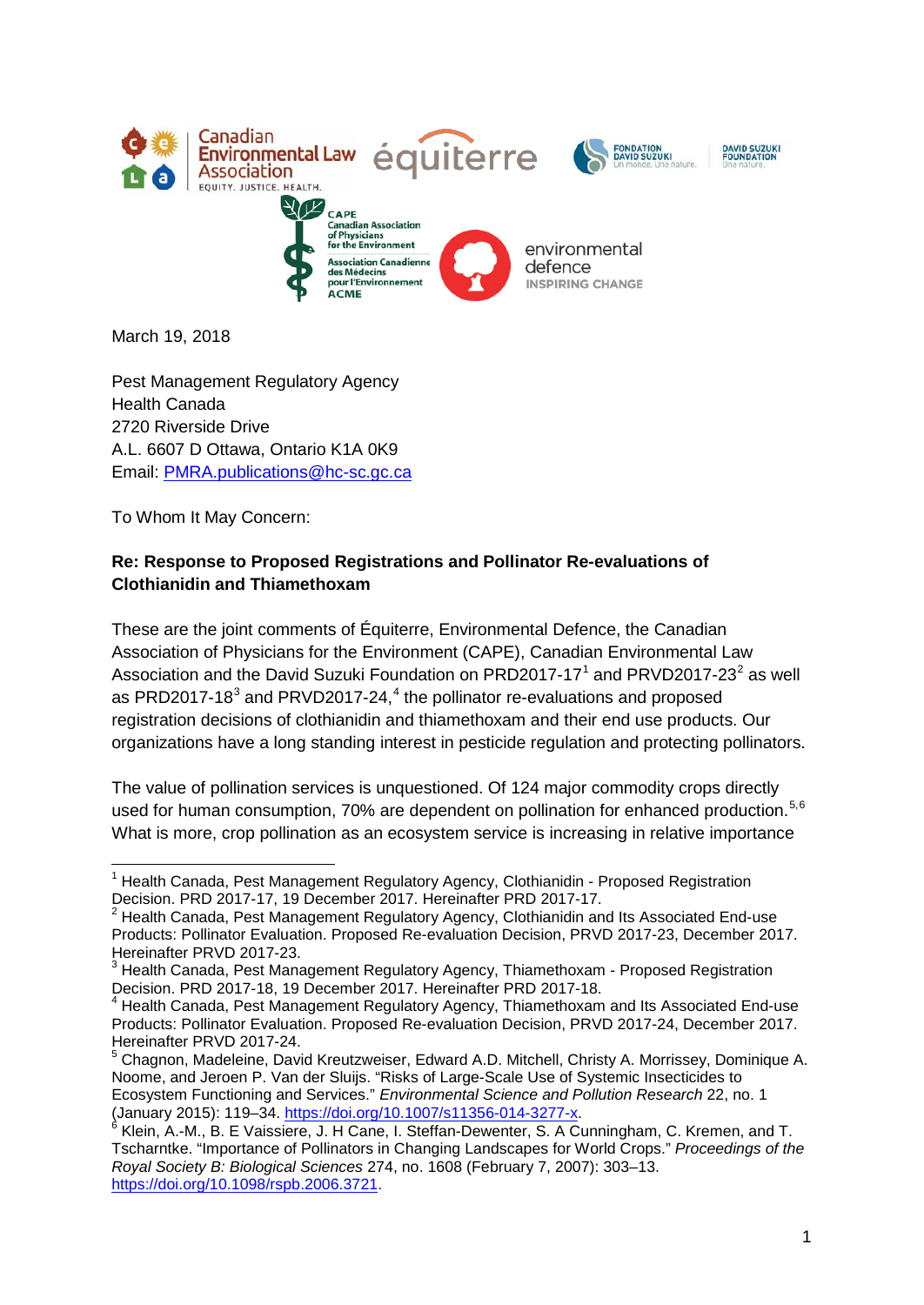worldwide. From 1961 to 2006, pollinator-dependent crops contributed 16.7% more to agricultural production in the developed world,<sup>[7](#page-1-0)</sup> and it is understood that this percentage will continue to rise based on increased consumption of pollinator dependent crops (e.g. canola is an exemplary case in Canadian agriculture).<sup>[8](#page-1-1)</sup>

When public health researchers conducted a study to determine how people around the world might be affected by the total loss of pollinators, such as bees, they estimated that global fruit supplies would decrease by 23%, vegetables by 16%, and nuts and seeds by 22%. Further, they predicted that these changes in food supplies could increase global deaths from chronic and nutrition-related diseases by 1.42 million people per year.<sup>[9](#page-1-2)</sup>

The widespread use of neonicotinoids has led to pollinator losses and other adverse ecosystem impacts that erode biodiversity and threaten ecological services upon which we, as human are dependent for food, clothing and shelter. **We therefore call for the immediate deregistration of clothianadin and thiamethoxam, as well as other neonicotinoids.** In light of significant new evidence that neonicotinoids are unnecessary in agriculture, we recommend supporting farmers in the transition to less toxic alternative pest management strategies, including through capacity-building programs. These and other recommendations are summarized in Appendix A and discussed below in further detail.

We are concerned that Canada continues to lag behind other OECD countries in the regulation of neonicotinoids. We are also concerned that the PMRA continues to maintain a piecemeal approach to risk assessments on neonicotinoids, making at least 10 separate risk assessments over 8 years. This disjointed approach does not appropriately reflect scientific concerns of ecosystem-level impacts, nor does it acknowledge the extensive and concurrent application of these top-selling insecticides in Canada which results in widespread ecosystem-level contamination. A more comprehensive ecosystem-level approach is needed in the regulatory assessment of all pesticides, including neonicotinoids that are so heavily present in our environment.

**We focus our comments on the following issues:**

- **I The proposed phase-out of certain uses**
- **II The scope of the assessments is too narrow**
- **III Risks to pollinators from contamination of the broader environment**
- **IV Crops harvested before bloom**
- **V The value of clothianidin and thiamethoxam is limited and over-rated**
- **VI International context**

We note that the PMRA has taken the position that it is carrying out consultation regarding the proposed registration decisions (PRD 2017-17 and PRD 2017-18) under s. 28(1)(c) of

<span id="page-1-0"></span> $7$  Aizen, Marcelo A., and Lawrence D. Harder. "The Global Stock of Domesticated Honey Bees Is Growing Slower Than Agricultural Demand for Pollination." *Current Biology* 19, no. 11 (June 2009):<br>915–18. https://doi.org/10.1016/j.cub.2009.03.071.

<span id="page-1-1"></span><sup>&</sup>lt;sup>8</sup> Schulp, C.J.E., S. Lautenbach, and P.H. Verburg. "Quantifying and Mapping Ecosystem Services: Demand and Supply of Pollination in the European Union." *Ecological Indicators* 36 (January 2014):

<span id="page-1-2"></span><sup>&</sup>lt;sup>9</sup> Smith, Matthew R, Gitanjali M Singh, Dariush Mozaffarian, and Samuel S Myers. "Effects of Decreases of Animal Pollinators on Human Nutrition and Global Health: A Modelling Analysis." *The Lancet*, July 2015. [https://doi.org/10.1016/S0140-6736\(15\)61085-6.](https://doi.org/10.1016/S0140-6736(15)61085-6)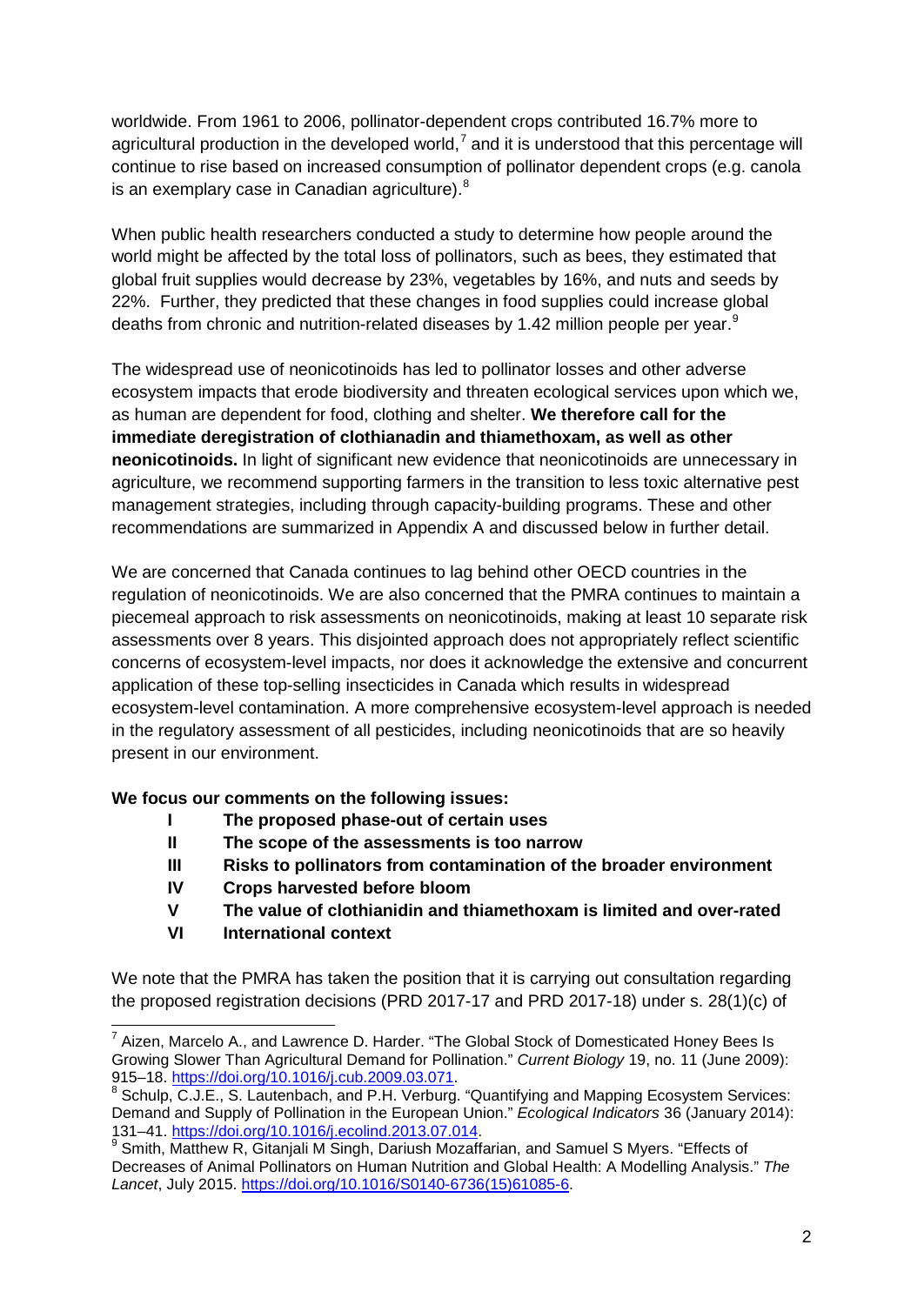the *Pest Control Products Act* (the "**PCPA**"). However, it is our position that consultation on the proposed registration decisions is required under s. 28(1)(a) of the PCPA given that data are being evaluated on a prior conditional and thus incomplete registration. In addition, consultation regarding the proposed re-evaluation decisions (PRVD 2017-23 and PRVD 2017-24) is required under s. 28(1)(b) of the PCPA. As such, both the proposed registration decisions and proposed re-evaluation decisions are subject to s. 35(1) of the PCPA, and we submit these comments for consideration in all four decisions.

# **I. The proposed phase-out of certain uses**

We urge the PMRA to move forward immediately with the proposed deregistration of clothianidin as a foliar application to orchard trees and strawberries, and as a foliar application to municipal, industrial and residential turf sites. We also urge the PMRA to move forward immediately with the proposed deregistration of thiamethoxam for: foliar and soil applications to ornamental crops that will result in pollinator exposure; soil applications to berry crops, cucurbit crops and fruiting vegetables; and foliar applications to orchard trees.

Considering the PMRA does not expect to publish the final re-evaluation decisions until December 2018 – more than six years after the pollinator re-evaluations were launched – further delays in the implementation of risk mitigation measures should be avoided. Every additional season that these products remain in use prolongs unacceptable risks to crucial pollinators and worsens the problem of environmental contamination.

These products were not subjected to an appropriate risk assessment with comprehensive data when they were first registered, and never should have been registered. There have already been extensive delays in PMRA risk assessments and decision-making. A prolonged phase-out is not justified.

### **Recommendation 1: The PMRA should immediately deregister clothianidin and thiamethoxam uses/products proposed for phase-out without any further delay.**

With respect to other applications of clothianidin and thiamethoxam proposed for continued use in Canada, we are concerned that the re-evaluation takes an unrealistically narrow view of, and therefore underestimates, some exposure risks. We are also concerned that proposed mitigation measures are inadequate to reduce identified risks to pollinators to "acceptable" levels.

The proposed re-evaluation decisions generally mirror the approach the European Union adopted in 2013, to protect honey bees, although the PMRA's proposal is considerably more limited in scope.<sup>[10](#page-2-0)</sup> EU Regulation No 485/2013 prohibits all uses of clothianidin, imidacloprid and thiamethoxam in bee-attractive crops with the exception of uses in greenhouses, on winter cereals, and on some crops after bloom. The measure was based on the European Food Safety Authority's (EFSA) 2012 pollinator risk assessments.<sup>[11](#page-2-1)</sup>

<span id="page-2-1"></span><span id="page-2-0"></span> $10$  For example, the EU moratorium extends to corn and rapeseed and prohibits the use of neonictreated seeds for target crops, whereas the PMRA proposes no regulatory action on these uses.<br><sup>11</sup> <https://www.efsa.europa.eu/en/topics/topic/bee-health>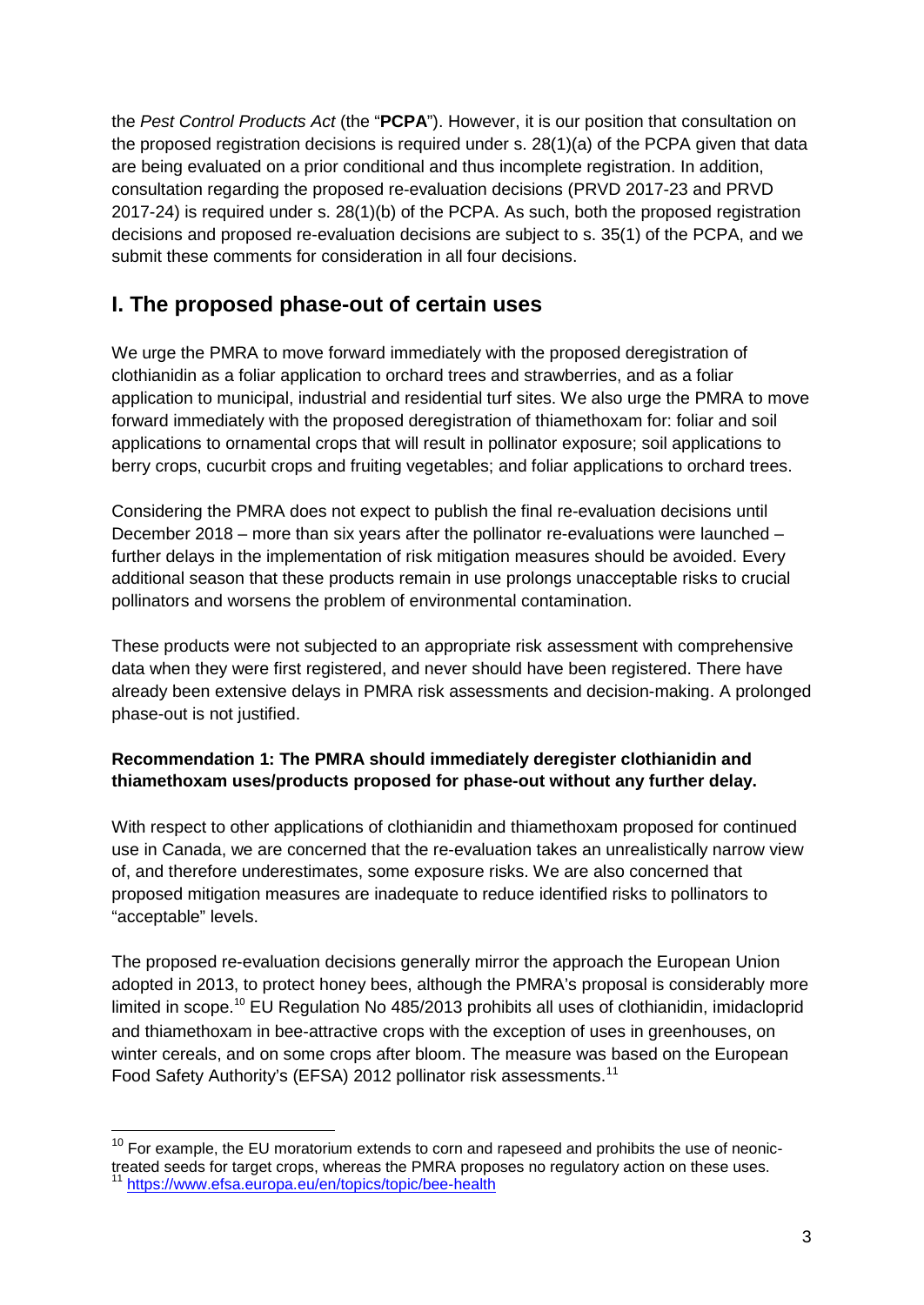A half-decade ago, when the EU introduced Regulation No 485/2013, it was an appropriately precautionary response to the global pollinator crisis, based on the information available at the time. However, subsequently EFSA has updated its pollinator risk assessments for neonics in light of new evidence of harm.<sup>[12](#page-3-0)</sup>

EU member states are expected to approve a proposal to extend the moratorium to prohibit all outdoor uses of the three main neonics. We find it concerning that the PMRA is proposing to largely replicate the EU's partial restrictions, just as the EU itself is set to update its policy to be more comprehensive.

In our view, the approach used by EFSA in its updated assessments to address variability in the level of risk is preferable. While identifying some lower risk use/exposure scenarios, EFSA concludes that **overall the risk to bees – both honey bees and wild bees - is confirmed.** In most of the cases where some low risks were identified for a particular use, high risks were also identified for the same use. EU-members states are considering a proposal to ban virtually all outdoor uses of neonics. This approach is a more reliable way to reduce overall risks to pollinators, and such a comprehensive approach also helps to avoid regrettable ecosystemic trade-offs.

### **Recommendation 2: PMRA should revise its risk assessment conclusions to recognize the** *overall* **risk to pollinators and phase out all outdoor uses.**

The risk mitigation strategies proposed in PRVD2017-23 and PRVD2017-24, apart from the few uses that would be cancelled, rely on label statements to indicate restrictions on use. However, there is an important information gap in this approach. A recent literature review of studies published worldwide found critical gaps in knowledge regarding the efficacy of labelling for mitigating risks.<sup>[13](#page-3-1)</sup> While this review mainly included studies from developing countries and of migrant workers, it identified the lack of adequate data in the EU and elsewhere to assess efficacy of labelling.

The use of label modifications makes risk mitigation the responsibility of end users while the risk of non-compliance has far-reaching consequences. We appreciate that the PMRA has recently begun to report annually on its compliance and enforcement activities. While such efforts, and reporting on them, are laudable, the 2015-16 and 2016-17 Compliance and Enforcement Reports indicate how limited such inspection and enforcement efforts are at the farm level across a country as vast as Canada. Both the 2015-16 and 2016-17 reports note that uses contrary to the label were among the most common areas of non-compliance. Both reports also note that compliance and enforcement activities have focused in areas of particularly high risk. While such an approach makes the best use of scarce resources, the consequence is an inspection capacity that is woefully inadequate to monitor compliance with label restrictions.

<span id="page-3-0"></span> $12$  EFSA. Neonicotinoids: risks to bees confirmed. News release. February 28, 2018.

<span id="page-3-1"></span><sup>&</sup>lt;sup>13</sup> Remoundou, Kyriaki, Mary Brennan, Andy Hart, and Lynn J. Frewer. "Pesticide Risk Perceptions, Knowledge, and Attitudes of Operators, Workers, and Residents: A Review of the Literature." *Human and Ecological Risk Assessment: An International Journal* 20, no. 4 (July 4, 2014): 1113–38. [https://doi.org/10.1080/10807039.2013.799405.](https://doi.org/10.1080/10807039.2013.799405)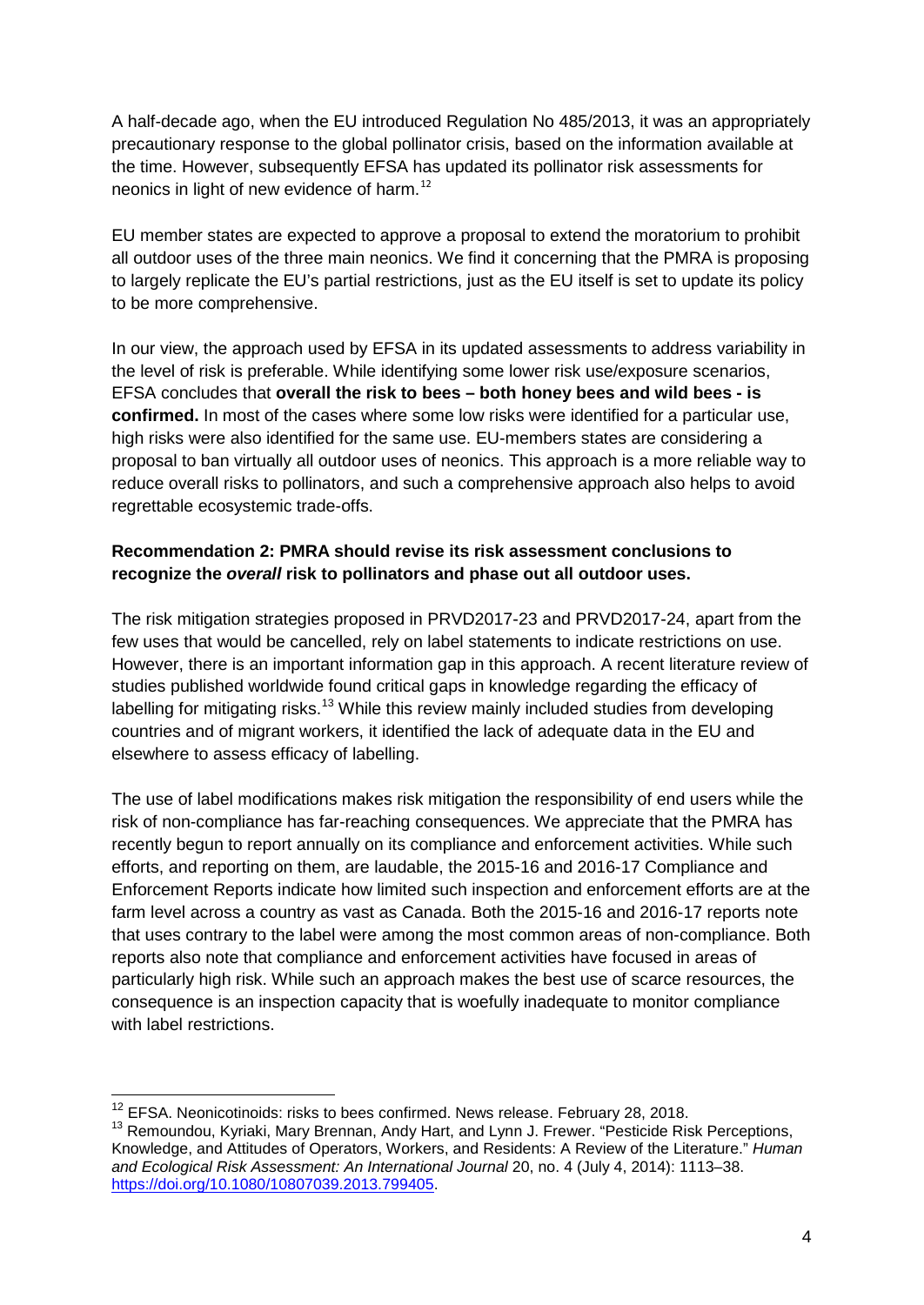Given our overriding concern that these pesticides should be removed from such widespread use in light of the serious environmental risks discussed herein, we are not confident that the PMRA has the capacity to either ensure compliance with proposed label changes or assess their effectiveness.

In the absence of our preferred approach of a full ban on these pesticides, we urge a robust, independent evaluation of the effectiveness of precautionary label statements on neonic pesticides within a Canadian context. Beyond these immediate concerns with the risks associated with neonics, such studies are more broadly necessary to ascertain with a high degree of confidence whether those applying pesticides and pesticide-treated seeds in Canada read, understand and follow label requirements aimed at reducing risk.

In addition to this overall concern with label modifications to mitigate risk, we note inconsistencies in the PMRA's risk assessment decisions regarding which products will require label modifications. There are inconsistencies between different sections within each consultation and additional inconsistencies across translations from French to English. Using PRVD2017-23 as an example, the content of Table 4 in both language versions does not mention any crop group, which is in contradiction with all previous sections that list crop groups; the crop groups identified in corresponding sections on page 2 of the English version and page 3 of the French version differ; and the descriptions of crop groups found in the French document often differ from one section to another.

These inconsistencies, alongside the patchwork of use restrictions proposed in PRVD2017- 23 and PRVD2017-24 reinforce our broader concerns with the PMRA's ability to ensure compliance. We believe that tinkering with label requirements on multiple products is not a credible response to the immediate ecological risks posed by these pesticides.

**Recommendation 3: In the absence of a full ban on these pesticides, investigate the effectiveness of label statements in reducing ecological risks and increase capacity to ensure monitoring and compliance.**

### **II. The scope of the assessments is too narrow**

#### **a) PRVD2017-23 and PRVD2017-24 do not evaluate risks to all pollinators, despite known risks, and do not acknowledge this limitation.**

While the thiamethoxam risk assessment evaluates the impacts on apis bees (honey bees) and on one non-apis bee, specifically the bumble bee, the clothianidin risk assessment evaluates risk to apis bees (honey bees) and non-apis bees including bumble bees and solitary bees. The assessments therefore fail to consider impacts on all types of bees beyond honey bees, bumble bees and solitary bees, without acknowledging this limitation or acknowledging that these species may be being used as proxies for whole groups. The assessments also fail to consider impacts on all other pollinators that are known to experience risks from exposure to neonicotinoids.

Whereas honey bees populations are actively maintained by the honey industry, other pollinator populations are not similarly managed. For example, honey bee queens are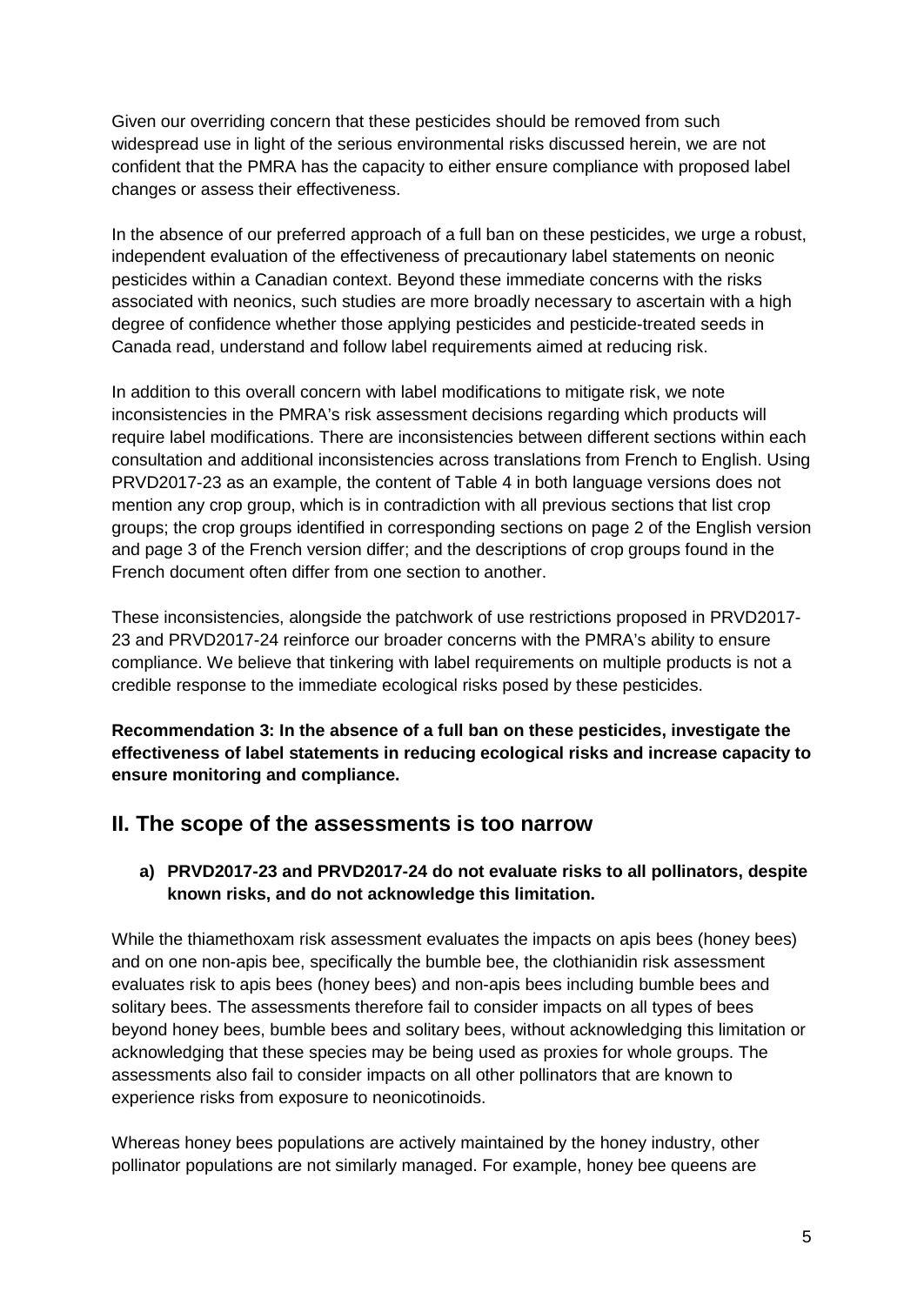produced or imported by beekeepers whereas no comparable intervention occurs for threatened wild pollinators to maintain healthy populations. Wild pollinators include: native bees, flies, butterflies, wasps, moths, beetles, and vertebrates, like bats, squirrels, birds and some primates.<sup>[14](#page-5-0),[15](#page-5-1),[16,](#page-5-2)[17,](#page-5-3)[18](#page-5-4)</sup> Beyond providing valuable ecosystem services, wild pollinators play a critical role within foodwebs. A loss of pollinating species has been shown to impair ecosystem functioning as a whole.<sup>[19,](#page-5-5)[20](#page-5-6)</sup> According to the Worldwide Integrated Assessment of the Impact of Systemic Pesticides on Biodiversity and Ecosystems,<sup>[21](#page-5-7)</sup> "adverse impacts of wide-scale insect pollinator and predator loss can lead to cascade effects in biotic communities that can ultimately affect human populations."

Some particular crops and plants are pollinated by unique pollinators, and the survival of certain host plants is directly linked to the survival of their pollinating species.<sup>[22](#page-5-8)</sup> Kearns and Inouye<sup>[23](#page-5-9)</sup> and Ollerton et al<sup>[24](#page-5-10)</sup> explain how hundreds of plant species are often dependent on a distinct and unique wasp species for pollination, and that those plant species often provide staple food or habitat for many vertebrates. The loss of the wasps in these cases as a keystone species has the potential to shift the whole structure of the biotic community. The PMRA has failed to identify if any of these kinds of unique pollinator-host plant species exist in Canada; they would merit a more in-depth risk assessment.

In sum, pollinators in general -- not just managed apis populations and some non-apis bees - - are instrumental in increasing the genetic diversity in plant species,<sup>[25](#page-5-11)</sup> and thus are not only important for healthy ecosystems and biodiversity but also for human diets, the resilience of our global food system, and the Canadian economy.

<span id="page-5-0"></span><sup>&</sup>lt;sup>14</sup> Buchmann SL (1997) *The forgotten pollinators*. Island Press, Washington, DC, p 312.<br><sup>15</sup> Klein *et al* 2007, *op cit*.<br><sup>16</sup> De Luca, Paul A, and Mario Vallejo-Marín. "What's the 'Buzz' about? The Ecology and Evoluti

<span id="page-5-2"></span><span id="page-5-1"></span>Significance of Buzz-Pollination." *Current Opinion in Plant Biology* 16, no. 4 (August 2013): 429–35.<br>https://doi.org/10.1016/j.pbi.2013.05.002.

<span id="page-5-3"></span>Ghanem, Simon J., and Christian C. Voigt. "Increasing Awareness of Ecosystem Services Provided by Bats." In *Advances in the Study of Behavior*, 44:279–302. Elsevier, 2012.<br>https://doi.org/10.1016/B978-0-12-394288-3.00007-1.

<span id="page-5-4"></span>Vanbergen, Adam J, and the Insect Pollinators Initiative. "Threats to an Ecosystem Service: Pressures on Pollinators." *Frontiers in Ecology and the Environment* 11, no. 5 (June 2013): 251–59.<br>https://doi.org/10.1890/120126.

<span id="page-5-5"></span>Bartomeus, Ignasi, Mia G. Park, Jason Gibbs, Bryan N. Danforth, Alan N. Lakso, and Rachael Winfree. "Biodiversity Ensures Plant-Pollinator Phenological Synchrony against Climate Change." Edited by Micky Eubanks. *Ecology Letters* 16, no. 11 (November 2013): 1331–38. [https://doi.org/10.1111/ele.12170.](https://doi.org/10.1111/ele.12170)<br><sup>20</sup> LaBar, Thomas, Colin Campbell, Suann Yang, Réka Albert, and Katriona Shea. "Global versus

<span id="page-5-6"></span>Local Extinction in a Network Model of Plant–pollinator Communities." *Theoretical Ecology* 6, no. 4 (November 2013): 495–503. [https://doi.org/10.1007/s12080-013-0182-8.](https://doi.org/10.1007/s12080-013-0182-8) 21 Chagnon *et al*, 2015, *op. cit*. <sup>22</sup> Kim, Ke Chung. "Biodiversity, Conservation and Inventory: Why Insects Matter." *Biodiversity and* 

<span id="page-5-8"></span><span id="page-5-7"></span>*Conservation* 2, no. 3 (June 1993): 191–214. [https://doi.org/10.1007/BF00056668.](https://doi.org/10.1007/BF00056668)<br><sup>23</sup> Kearns, Carol Ann, and David William Inouye. "Pollinators, flowering plants, and conservation

<span id="page-5-9"></span>biology: much remains to be learned about pollinators and plants." *BioScience*, vol. 47, no. 5, 1997, p.

<span id="page-5-11"></span><span id="page-5-10"></span><sup>24</sup> Ollerton, Jeff, Rachael Winfree, and Sam Tarrant. "How Many Flowering Plants Are Pollinated by<br>Animals?" Oikos 120, no. 3 (March 2011): 321–26. https://doi.org/10.1111/j.1600-0706.2010.18644.x. Animals?" *Oikos 120, no. 3 (March 2011): 321–2012*<br><sup>25</sup> Benadi, Gita, Nico Blüthgen, Thomas Hovestadt, and Hans-Joachim Poethke. "When Can Plant-Pollinator Interactions Promote Plant Diversity?" *The American Naturalist* 182, no. 2 (August 2013): 131–46. [https://doi.org/10.1086/670942.](https://doi.org/10.1086/670942)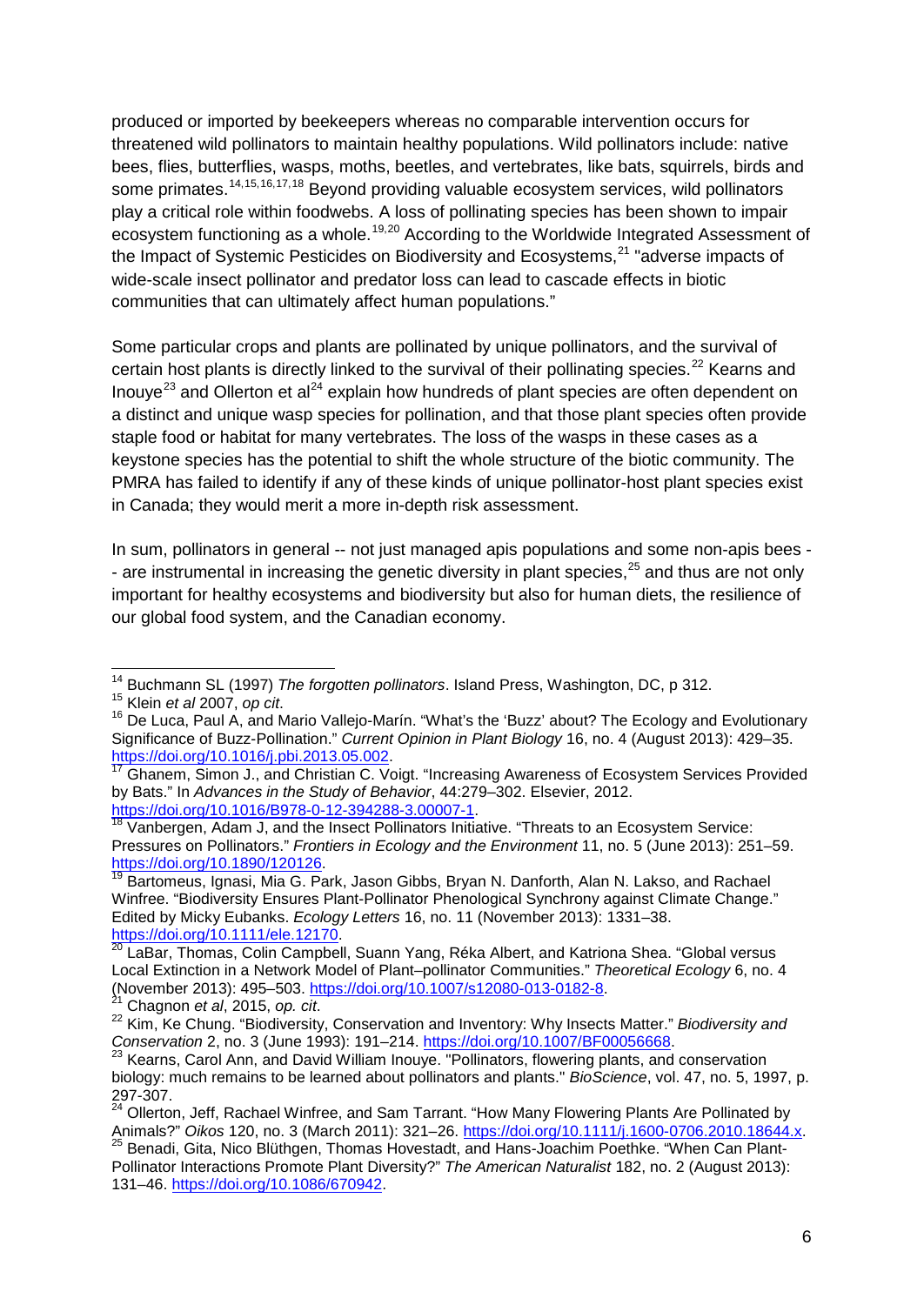**Recommendation 4: The PMRA should more accurately present PRVD2017-23 and PRVD2017-24 as re-evaluations of risks to bees (not all pollinators), and clearly acknowledge uncertainties in the assessment of risks to non-Apis species, for which data is limited. Even though the assessments were limited in that they did not consider impacts on all pollinators, the evidence on impacts on bees (apis and nonapis) should be significant enough to deregister these pesticides immediately.**

### **b) Both acute and long-term cumulative and synergistic effects on pollinators were not thoroughly considered.**

Because clothianidin is a metabolite of thiamethoxam, and multiple neonicotinoids are often used concurrently in pest management in Canada, cumulative exposure from these insecticides must be taken into account. While thiamethoxam is less persistent in the environment (half-life of 34 - 280 days in soil; residues can be detected in succeeding crops, and it is a potential groundwater contaminant), the PMRA acknowledges in PRVD2017-24 that thiamethoxam degrades into clothianidin, which is very persistent in soil (half-life ranges from 148 - 6931 days; residues can be found in soil 2 years after a treated seed was sown). In PRVD2017-23, the PMRA must take into account this additional exposure to clothianadin as a degradation product of thiamethoxam. Also, neonicotinoids have the same mechanism of toxicity, which means that their impacts may be additive (or worse) in field conditions in which multiple neonicotinoids are used. Without conducting an assessment on cumulative effects that appreciates the scale at which neonicotinoids are concurrently used in Canada, the Minister cannot conclude that the risks posed by these neonicotinoids are acceptable.

Synergistic effects of neonicotinoids were not considered thoroughly in the assessments, despite assertions like "Some of the open literature suggested that combination of thiamethoxam with fungicides increased toxicity."<sup>[26](#page-6-0)</sup> According to the PMRA's response to the webinar Q&A about PRVD2017-23 and PRVD2017-24, the proposed removal of certain foliar and soil uses would reduce the concurrent pollinator exposure of neonicotinoids and fungicides which are commonly used in hives -- but this does not go far enough. Honey bees are also regularly exposed to miticides in hives, and all other pollinators are regularly exposed to multiple insecticides. Iwasa et  $al^{27}$  $al^{27}$  $al^{27}$  provide evidence of additivity and synergisms of toxic mechanisms of action between neonicotinoids and other pesticide active ingredients.

There is also evidence that exposure to neonicotinoids can increase disease and pests that impact bees. A study in Quebec found honeybee colonies located in neonic-treated corn fields with significantly higher burdens of viruses ahd biomarkers of physiological stress than those in untreated fields suggesting an indirect weakening of honeybee health via induction of stress and increased pathogen loads.<sup>[28](#page-6-2)</sup> A second year of study on these hives found

<span id="page-6-1"></span><span id="page-6-0"></span><sup>&</sup>lt;sup>26</sup> PRVD 2017-24, *op. cit* p.9.<br><sup>27</sup> Iwasa, Takao, Naoki Motoyama, John T. Ambrose, and R.Michael Roe. "Mechanism for the Differential Toxicity of Neonicotinoid Insecticides in the Honey Bee, Apis Mellifera." *Crop Protection* 23, no. 5 (May 2004): 371–78. [https://doi.org/10.1016/j.cropro.2003.08.018.](https://doi.org/10.1016/j.cropro.2003.08.018)<br><sup>28</sup> Alburaki, Mohamed, Sébastien Boutin, Pierre-Luc Mercier, Yves Loublier, Madeleine Chagnon, and

<span id="page-6-2"></span>Nicolas Derome. "Neonicotinoid-Coated Zea Mays Seeds Indirectly Affect Honeybee Performance and Pathogen Susceptibility in Field Trials." Edited by Cesar Rodriguez-Saona. *PLOS ONE* 10, no. 5 (May 18, 2015): e0125790. [https://doi.org/10.1371/journal.pone.0125790.](https://doi.org/10.1371/journal.pone.0125790)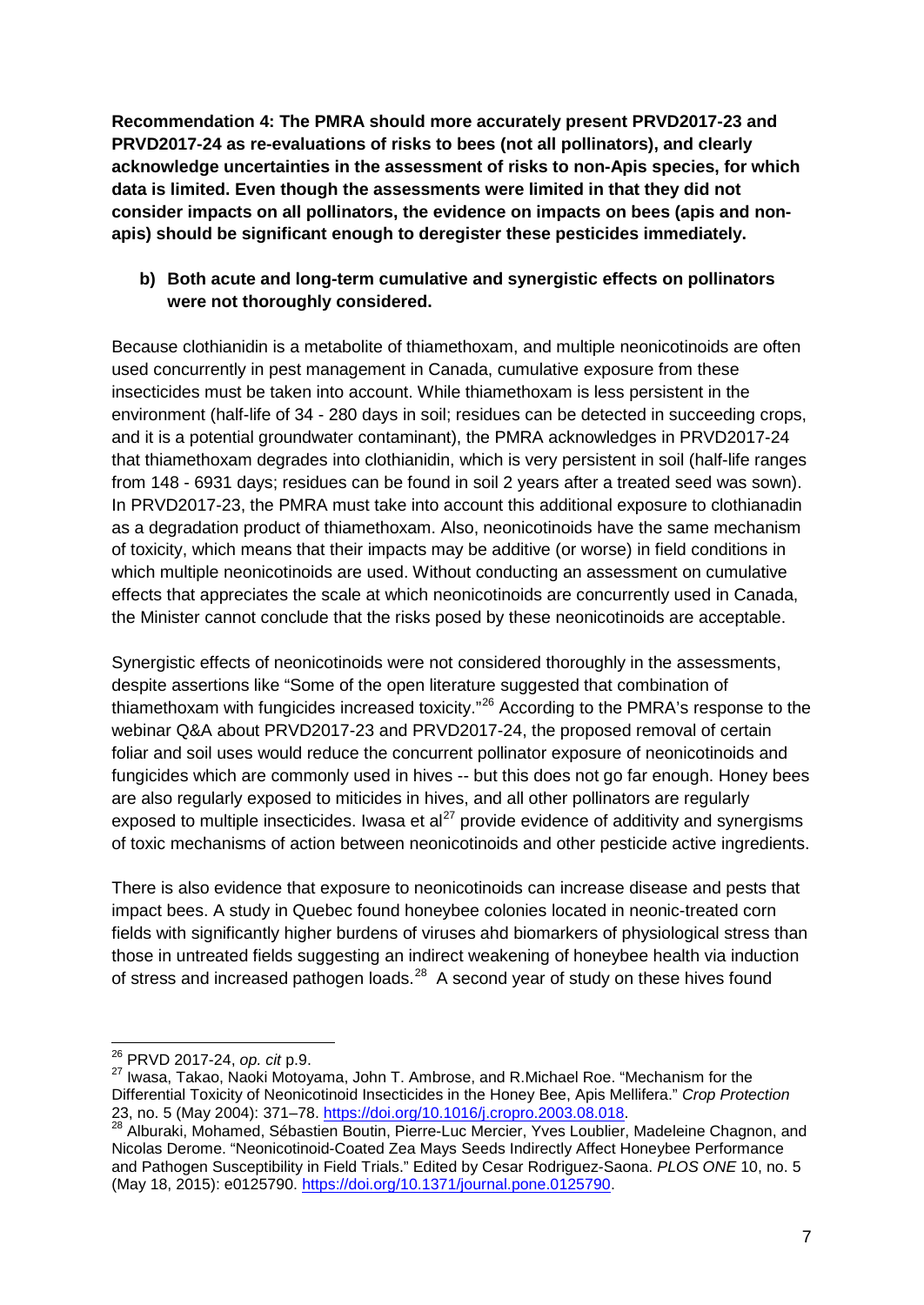similar results.<sup>[29](#page-7-0)</sup> With increased risk of disease in hives, there is likely an increased need for the use of miticides and other insecticides thus adding to the cumulative pesticide burden.

### **Recommendation 5: The PMRA should assess synergistic effects of neonics with fungicides, and the cumulative risks of all neonics including their degradation products.**

### **c) The body of literature considered by the PMRA is mostly unpublished data.**

The *Pest Control Products Act* puts the onus on the registrant to persuade the Minister that the health and environmental risks and the value of the pest control product are acceptable. To persuade the Minister the registrants submit unpublished data and public review of these studies can only occur briefly, after a proposed decision is made, and through the PMRA's Reading Room. While the Act states that the Minister must consider the data and studies provided by the registrants, it also allows her to consider any additional information, such as peer reviewed published papers. The Minister must determine if the health and environmental risks and the value of the pest control product are acceptable, and in doing so she should use her authority to fully review the relevant scientific literature.

Both PRVD2017-23 and PRVD2017-24 rely upon mostly unpublished or non-peer reviewed data and studies submitted by registrants in support of these assessments. In the case of the risk assessment on clothianidin, 74% of 234 studies cited are unpublished and non-peer reviewed, while 61% of 218 studies cited for thiamethoxam are unpublished and non-peer reviewed. The total number of studies is less than 400, as many studies were considered in both assessments.

We question whether the PMRA may have missed or overlooked a large number of relevant studies in the re-evaluation of thiamethoxam and clothianidin. Over 200 peer-reviewed papers can be retrieved from some of the largest scientific journal databases with search terms that pair "neonic" with "pollinator OR bee".

Reliance on unpublished and non-peer reviewed data primarily from the registrants, without also fully considering the peer reviewed independent literature, is concerning because of the potential appearance of conflicts of interest, the limited transparency in the studies submitted by the registrants and the difficulty in obtaining access to, or having sufficient time to review content available in, the Reading Room.

For the EU risk assessments of clothianidin, thiamethoxam and imidacloprid, EFSA identified 680 potentially relevant sources (from an initial list of 1599) and ultimately, after full-text screening, critically appraised and extracted data from 588 studies. It is not clear whether the PRVD2017-23 and PRVD2017-24 reference lists reflect all potentially relevant studies considered in the assessment, or the subset of those from which data was ultimately extracted. Either way, it appears the PMRA considered significantly fewer studies than did the EFSA – perhaps only half. Some of the missing studies will have been considered in the

<span id="page-7-0"></span><sup>&</sup>lt;sup>29</sup> Alburaki. M., B. Cheaib, L. Quesnel, P.-L. Mercier, M. Chagnon, and N. Derome. "Performance of Honeybee Colonies Located in Neonicotinoid-Treated and Untreated Cornfields in Quebec." *Journal of Applied Entomology* 141, no. 1–2 (February 2017): 112–21. [https://doi.org/10.1111/jen.12336.](https://doi.org/10.1111/jen.12336)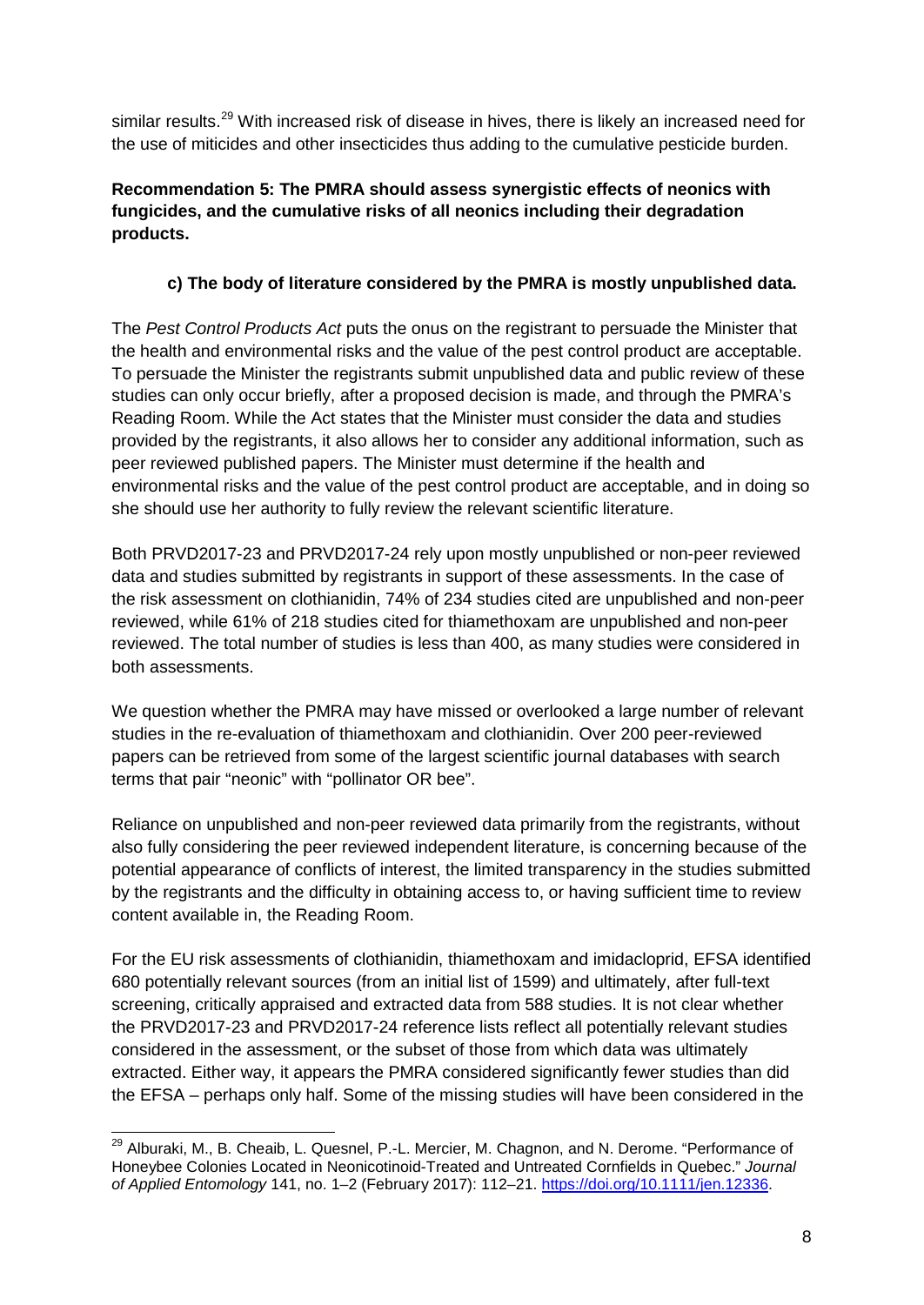PMRA's forthcoming pollinator risk assessment for imidacloprid but this may not account for the entire difference.

### **Recommendation 6: The PMRA should assess all relevant data and studies, including those referenced in EFSA.**

# **III. Risks to pollinators from contamination of the broader environment**

As is apparent from many of the foregoing comments, a significant limitation of both risk assessments is the failure to evaluate the potential for exposure to clothianidin and thiamethoxam beyond the treated field. There is clear evidence of widespread environmental contamination by neonics. Both clothianidin and thiamethoxam (as well as imidacloprid) are persistent in soil (for up to three years in the case of clothianidin) and have been detected in water samples across the country,<sup>[30](#page-8-0)[,31](#page-8-1),[32](#page-8-2),[33](#page-8-3)</sup> likely as a result of agricultural runoff and leaching. It is reasonable to expect that plants in the vicinity of treated fields could also become contaminated. Non-treated plants – both adjacent agricultural crops and other vegetation – may take up neonics as the chemicals move through the soil and water, and also through dust (generated during the planting of treated seeds) and spray drift. Residues in the pollen and nectar of these plants could become a source of exposure, especially if they are attractive to bees.

### **a) Limiting foliar application frequencies or application periods will not prevent contamination.**

The PMRA proposes to reduce the maximum number of foliar applications of clothianidin to cucurbit vegetables to one per season, and proposes to eliminate spray of thiamethoxam as a foliar application to legume and outdoor fruiting vegetables, and foliar application to berry crops before and/or during bloom.

Recent findings in ecotoxicology suggest that some chemicals, including neonicotinoids, can produce toxic effects at any concentration provided a sufficiently long time of exposure<sup>[34](#page-8-4),[35](#page-8-5)</sup>

<span id="page-8-0"></span><sup>&</sup>lt;sup>30</sup> Ontario Agency for Health Protection and Promotion (Public Health Ontario), Somers N., Chung R. Case study: Neonicotinoids. Toronto, ON: Queen's Printer for Ontario; 2014.

<span id="page-8-1"></span>[https://www.publichealthontario.ca/en/eRepository/Case\\_Study\\_Neonicotinoids\\_2015.pdf](https://www.publichealthontario.ca/en/eRepository/Case_Study_Neonicotinoids_2015.pdf)<br><sup>31</sup> Anderson, J.C., C. Dubetz, and V.P. Palace. "Neonicotinoids in the Canadian Aquatic Environment: A Literature Review on Current Use Products with a Focus on Fate, Exposure, and Biological Effects." *Science of The Total Environment* 505 (February 2015): 409–22.

<span id="page-8-5"></span><span id="page-8-2"></span>Main, Anson R., John V. Headley, Kerry M. Peru, Nicole L. Michel, Allan J. Cessna, and Christy A. Morrissey. "Widespread Use and Frequent Detection of Neonicotinoid Insecticides in Wetlands of Canada's Prairie Pothole Region." Edited by Christopher Joseph Salice. *PLoS ONE* 9, no. 3 (March 26, 2014): e92821. [https://doi.org/10.1371/journal.pone.0092821.](https://doi.org/10.1371/journal.pone.0092821)<br>
<sup>33</sup> Health Canada, Pest Management Regulatory Agency, Inititation of Special Reviews: Potential<br>
<sup>33</sup> Health Canada, Pest Management Regulatory Agency, Ini

<span id="page-8-3"></span>Environmental Risk to Aquatic Invertebrates Related to the Use of Clothianidin and Thiamethoxam. Re-evaluation Note REV 2016-17. 23 November 2016.

<span id="page-8-4"></span><sup>&</sup>lt;sup>34</sup> Tennekes H.A. "The Significance of the Druckrey-Küpfmüller Equation for Risk Assessment - The Toxicity of Neonicotinoid Insecticides to Arthropods Is Reinforced by Exposure Time." *Toxicology* 276, no. 1 (September 2010): 1–4. [https://doi.org/10.1016/j.tox.2010.07.005.](https://doi.org/10.1016/j.tox.2010.07.005)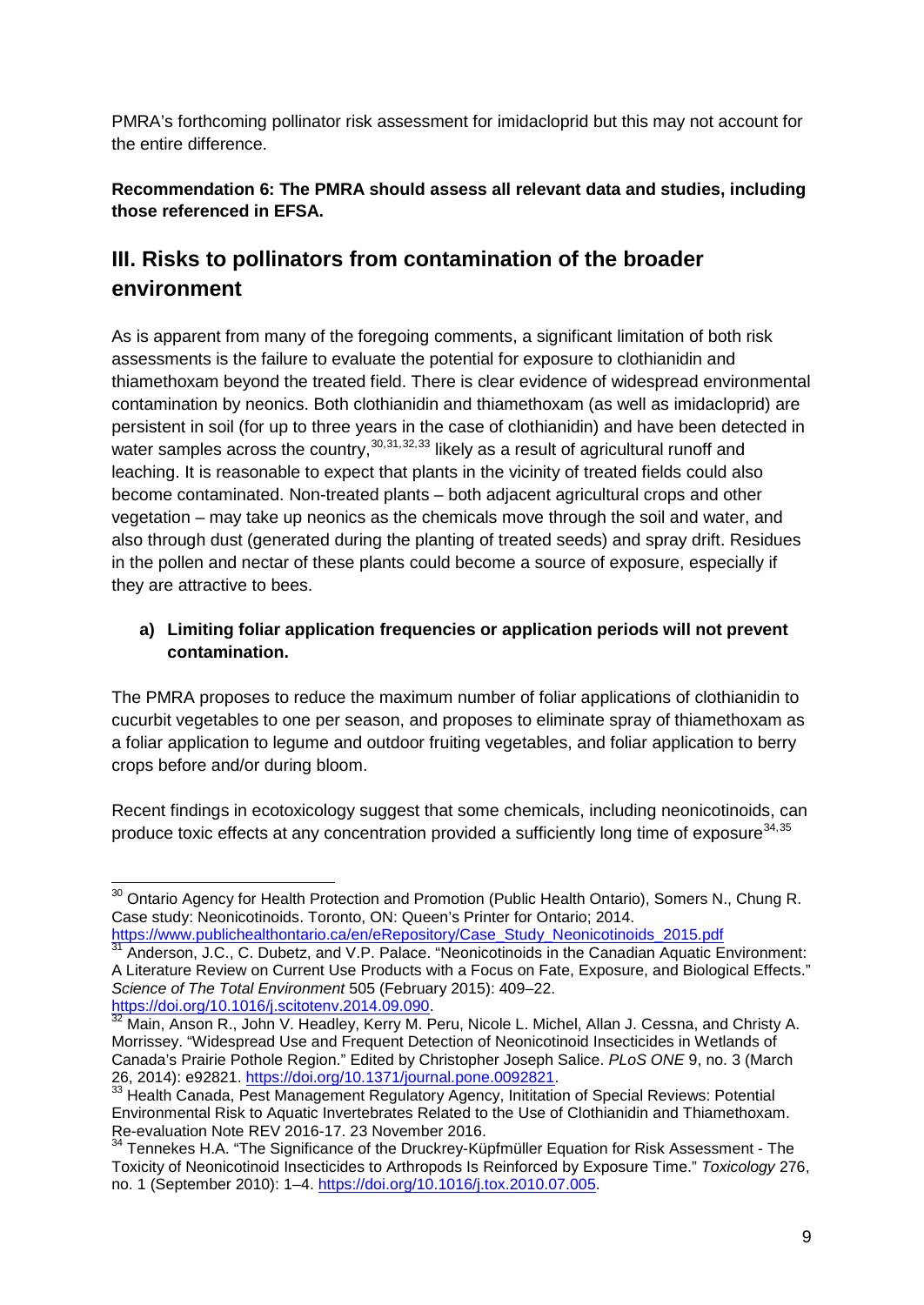which means that limiting application frequencies or application periods is not an adequate risk management strategy. Because most neonicotinoid insecticides are persistent in soil and water, maintaining any neonicotinoid contamination in the environment is likely to potentially affect a broad range of biological organisms that provide ecosystem services, posing risks to ecosystem functioning and services. [36](#page-9-0)

**Recommendation 7: Limiting foliar application frequencies or application periods will not prevent environmental contamination. All foliar uses should be immediately deregistered.**

### **b) Dust mitigation measures are insufficient to prevent environment contamination and protect pollinators.**

Studies have documented extensive dust drift to adjacent farms during treated seed sowing.<sup>[37](#page-9-1)</sup> The proposed re-evaluation decisions, PRVD 2017-23 and PRVD 2017-24, appear to dismiss this risk noting the introduction in 2014 of new best management practices and requirements for fluency agents designed to reduce dust during the sowing of neonicotinoid treated seeds. However, the proposed re-evaluations offer no assessment of the effectiveness of these measures apart from fewer reports of bee mortality incidents.

Honeybee incident report trends are an insufficient basis for dismissing risks to pollinators from treated seeds. In particular, the honeybee incident reporting mechanism is poorly suited to provide information about native bee exposure or known sublethal effects such as hygienic behaviour, and the abilities of colonies to sustain a laying queen overtime.

It is reasonable to assume that the new best management practices and requirements for dust-reducing fluency agents, where they have been applied, may have reduced (not eliminated) dust generated during the planting of treated seeds. But the risk assessments offer no information about compliance rates or evaluation of pollinator exposure to residual levels of dust, nor the extent to which the proposed label statements for treated seeds can be expected to improve compliance.

Furthermore, even if dust generated during planting is minimized, the use of neonicotinoid treated seeds will continue to be a source of exposure of neonicotinoids to pollinators through both the crop and contamination of the surrounding area.

A study conducted in a typical Canadian corn-growing setting *after* PMRA mandated dust suppression techniques and equipment nevertheless detected clothianadin in pollen at levels found, in laboratory experiments, to have significant effects on bee mortality, hygienic

<sup>&</sup>lt;sup>35</sup> Rondeau, Gary, Francisco Sánchez-Bayo, Henk A. Tennekes, Axel Decourtye, Ricardo Ramírez-Romero, and Nicolas Desneux. "Delayed and Time-Cumulative Toxicity of Imidacloprid in Bees, Ants and Termites." Scientific Reports 4, no. 1 (May 2015). https://doi.org/10.1038/srep05566.

<span id="page-9-1"></span><span id="page-9-0"></span><sup>&</sup>lt;sup>36</sup> Chagnon et al 2015, op.cit.<br><sup>37</sup> Krupke, C. H., J. D. Holland, E. Y. Long, and B. D. Eitzer. "Planting of Neonicotinoid-Treated Maize Poses Risks for Honey Bees and Other Non-Target Organisms over a Wide Area without Consistent Crop Yield Benefit." Edited by Sarah Diamond. *Journal of Applied Ecology* 54, no. 5 (October 2017): 1449–58. [https://doi.org/10.1111/1365-2664.12924.](https://doi.org/10.1111/1365-2664.12924)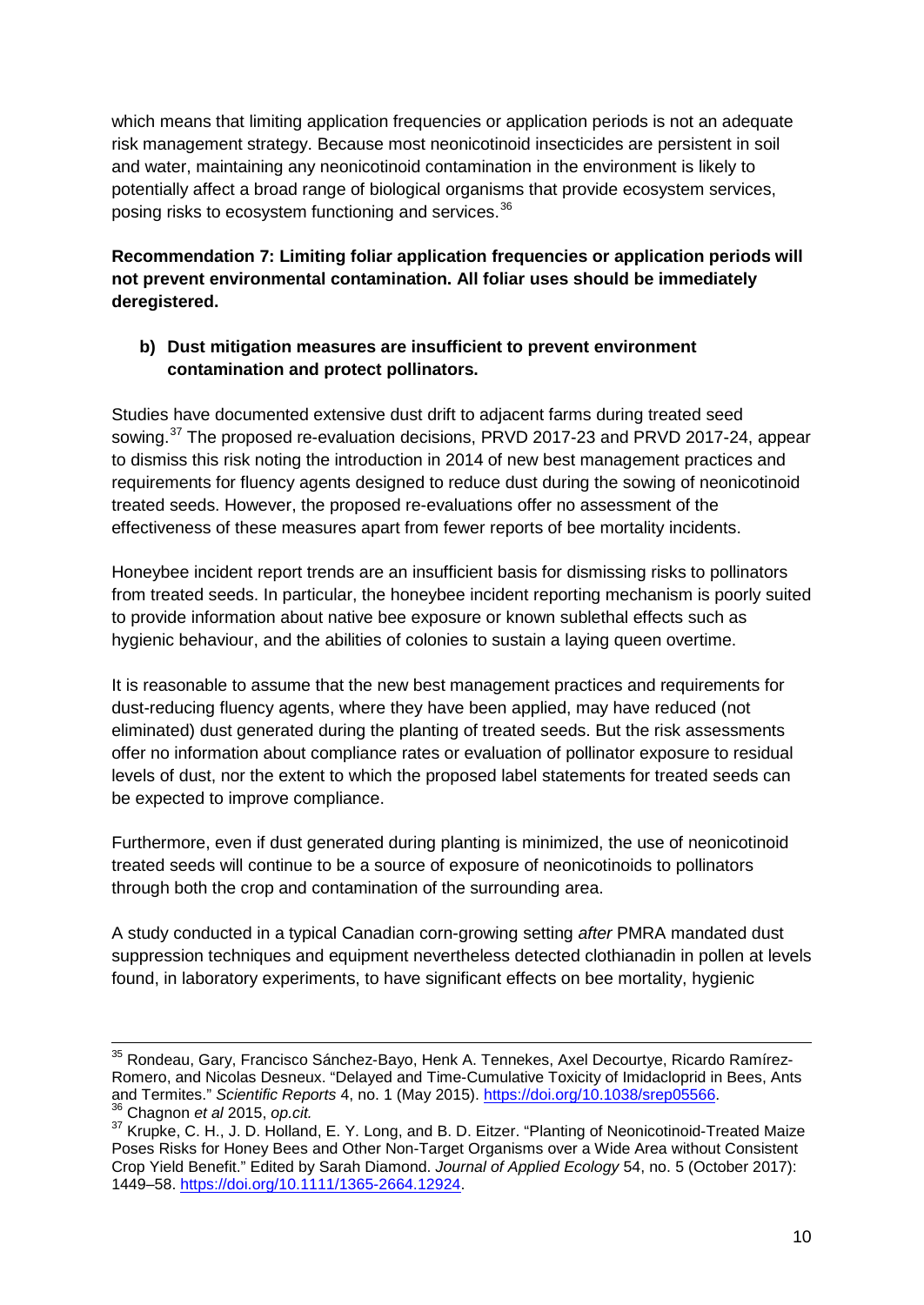behaviour, and the abilities of colonies to sustain a laying queen overtime.<sup>[38](#page-10-0)</sup> The study concluded that, "honeybees in corn-growing regions of Canada are exposed to toxicologically significant levels of NNIs [neonicotinoids] for the majority of the active bee season despite the mandated use of dust-reducing seed lubricants during planting."<sup>[39](#page-10-1)</sup>

This study also found honeybees near fields sown with neonic-treated corn seeds were exposed via pollen from non-target plants.

These findings suggest the best management practices designed to reduce dust (label statements specifying best management practices and mandatory use of dust-reducing fluency agents in certain types of planters) have not been as effective as PMRA assumes in the current assessments and/or that non-target plants are contaminated through other routes that the PMRA has also not considered in the assessment.

The proposed re-evaluation decision does not references this study, except for its inclusion in an appendix where some uncertainties are noted. None of the uncertainties are so fatal as to indicate the findings of the study are flawed. The PMRA provides no explanations or reasons for ignoring this study that found strong evidence of harm from clothianidin treated seeds, even with use of the new mandated planting procedures.

Other studies confirm the relevance of pollinator exposure via non-target plants. In a multicounty experiment on rapeseed in Europe, Woodcock and colleagues found that neonicotinoid exposure from several non-target sources reduces overwintering success and colony reproduction in both honeybees and wild bees.<sup>[40](#page-10-2)</sup> Another recent study found that clothianidin treated seed pose a substantial risk to wild bees and suggested that the contribution of pesticides to the global decline of wild bees is underestimated $41$  although this study was dismissed by the PMRA because the application rates were higher than permitted in Canada.

Neonicotinoid treated seeds are a major source of environmental contamination, as seed treatments represent the most widespread use of neonics in the  $US<sup>42</sup>$  $US<sup>42</sup>$  $US<sup>42</sup>$  and likely in Canada and worldwide. In addition to the thirteen thiamethoxam and ten clothianidin registered seed treatments listed in Appendix 1 of each respective pollinator risk evaluation consultation document, seeds treated in other countries may be imported and planted in Canada under the *Seeds Act*. As of 2013, virtually all field corn planted in Canada was treated with either thiamethoxam or clothianidin and greater than half the soybean seeds planted in Canada

<span id="page-10-0"></span> <sup>38</sup> Tsvetkov, N., O. Samson-Robert, K. Sood, H. S. Patel, D. A. Malena, P. H. Gajiwala, P. Maciukiewicz, V. Fournier, and A. Zayed. "Chronic Exposure to Neonicotinoids Reduces Honey Bee Health near Corn Crops." *Science* 356, no. 6345 (2017): 1395–1397.

<sup>39</sup> *Ibid*, at pp. 1396-97.

<span id="page-10-2"></span><span id="page-10-1"></span><sup>40</sup> Woodcock, B. A., J.M. Bullock, and et al. "Country-Specific Effects of Neonicotinoid Pesticides on Honey Bees and Wild Bees." *Science* 356 (2017): 1393–95.

<span id="page-10-3"></span><sup>&</sup>lt;sup>41</sup> Rundlöf, Maj, Georg K. S. Andersson, Riccardo Bommarco, Ingemar Fries, Veronica Hederström, Lina Herbertsson, Ove Jonsson, et al. "Seed Coating with a Neonicotinoid Insecticide Negatively<br>Affects Wild Bees." Nature, April 22, 2015. https://doi.org/10.1038/nature14420.

<span id="page-10-4"></span><sup>&</sup>lt;sup>42</sup> Douglas, Margaret R., and John F. Tooker. "Large-Scale Deployment of Seed Treatments Has Driven Rapid Increase in Use of Neonicotinoid Insecticides and Preemptive Pest Management in U.S. Field Crops." *Environmental Science & Technology* 49, no. 8 (April 21, 2015): 5088–97. [https://doi.org/10.1021/es506141g.](https://doi.org/10.1021/es506141g)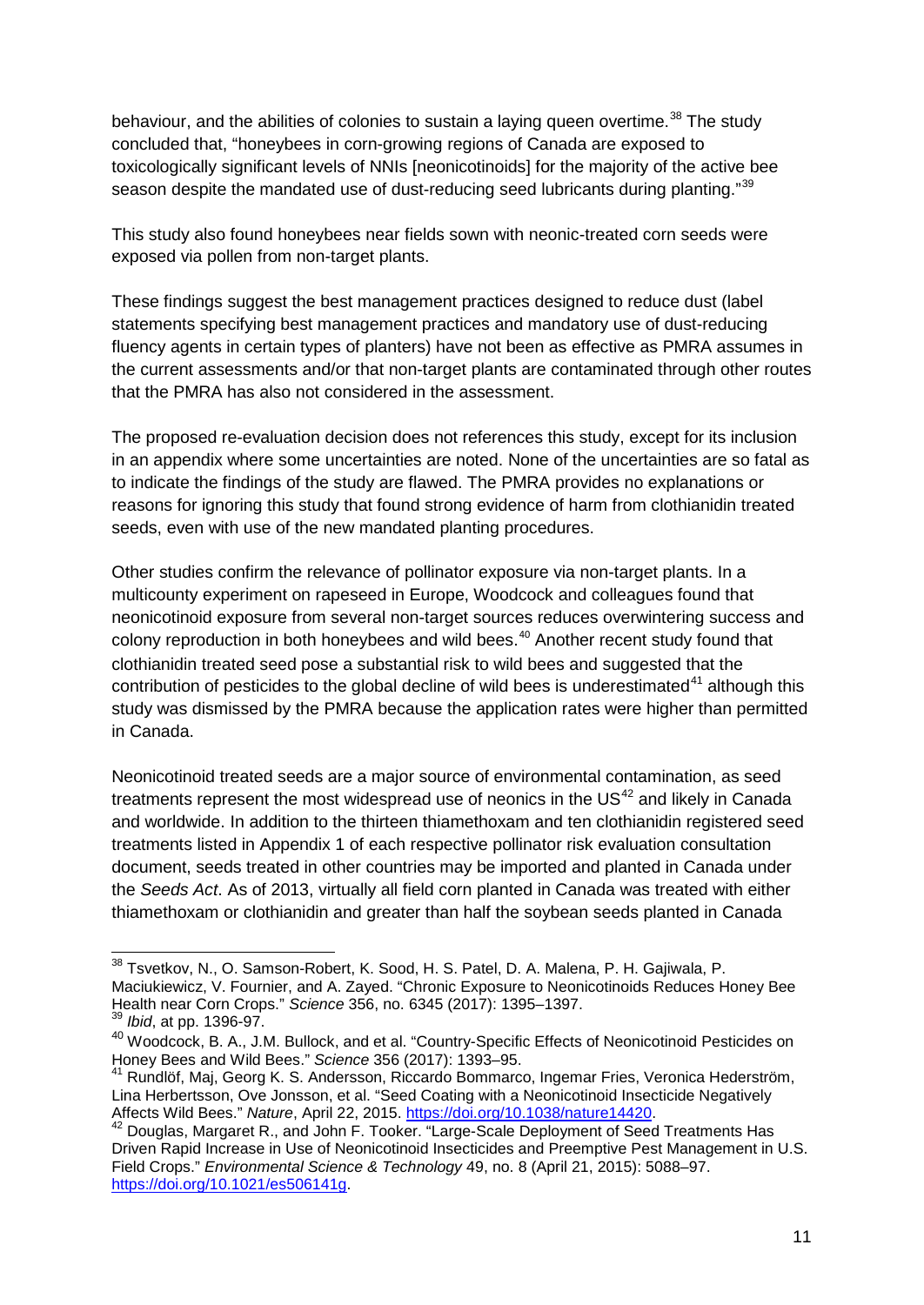were treated with thiamethoxam.<sup>[43](#page-11-0)</sup> This translates into nearly 2.5 million hectares planted with thiamethoxam and clothianidin-treated corn and soybean seed alone;<sup>[44](#page-11-1)</sup> neonics are commonly used as seed treatments on a number of other cereal crops as well. Sources of exposure beyond treated fields, as a result of contamination of the broader environment, must be taken into account in the risk assessments

**Recommendation 8: In the absence of evidence, it cannot be assumed that best management practices for dust control have reduced pollinator exposure to neonicotinoids from dust to acceptable levels. Furthermore, the assessment must consider risks to pollinators from widespread contamination of the broader environment (including pollen and nectar of non-target plants). In light of evidence that bees continue to be exposed to neonicotinoids at levels that show mortality and sublethal impacts, the PMRA should conclude that the use of clothianidin and thiamethoxam as seed treatments poses unacceptable risks to pollinators and cancel these uses.**

# **IV. Crops harvested before bloom**

The risk assessments conclude that use of clothianidin and thiamethoxam on crops harvested before bloom poses negligible risk to pollinators because these crops are not attractive to pollinators since there is no nectar or pollen source available. No new risk mitigation measures are proposed (other than changes to label statements in some cases). Potential risks to bees when the same crops are grown for seed production - and therefore harvested later, post-bloom - are overlooked in the assessment. According to the Canadian Seed Growers' Association, 1.2 million acres of seed crops were planted in Canada in 2012 – mainly cereals, oilseeds and pulses, but also including 1,200 acres of "minor crops".[45](#page-11-2)

**Recommendation 9: The PMRA should determine whether any of the crops typically harvested before bloom are or could be grown for seed production in Canada. In this case, a complete risk assessment should be conducted for all registered uses of clothianadin and thiamethoxam on these crops.**

# **V. The value of clothianidin and thiamethoxam is limited and overrated**

PRVD2017-23 and PRVD2017-24 refer to the value assessment of the use of neonicotinoid corn and soybean seed treatments, which the PMRA published for consultation in 2016.<sup>[46](#page-11-3)</sup>

<span id="page-11-0"></span><sup>&</sup>lt;sup>43</sup> Health Canada, Pest Management Regulatory Agency, Value Assessment of Corn and Soybean Seed Treatment Use of Clothianidin, Imidacloprid and Thiamethoxam, Re-evaluation Note REV2016-<br>03, 6 January 2016.

<span id="page-11-1"></span> $4$  Calculated based on seeded areas in 2013 as reported by Statistics Canada in the summary table *Field and special crops (seeded areas)*. [http://www.statcan.gc.ca/tables-tableaux/sum](http://www.statcan.gc.ca/tables-tableaux/sum-som/l01/cst01/prim11a-eng.htm)[som/l01/cst01/prim11a-eng.htm](http://www.statcan.gc.ca/tables-tableaux/sum-som/l01/cst01/prim11a-eng.htm) <br><sup>45</sup> Canadian Seed Growers' Association. Seed Indsutry Stats. [http://seedgrowers.ca/seed-industry-](http://seedgrowers.ca/seed-industry-stats/)

<span id="page-11-2"></span>[stats/](http://seedgrowers.ca/seed-industry-stats/)

<span id="page-11-3"></span><sup>&</sup>lt;sup>46</sup> Health Canada, Pest Management Regulatory Agency, Value Assessment of Corn and Soybean Seed Treatment Use of Clothianidin, Imidacloprid and Thiamethoxam, Re-evaluation Note REV 2016- 03, 6 January 2016. Hereinafter REV 2016-03.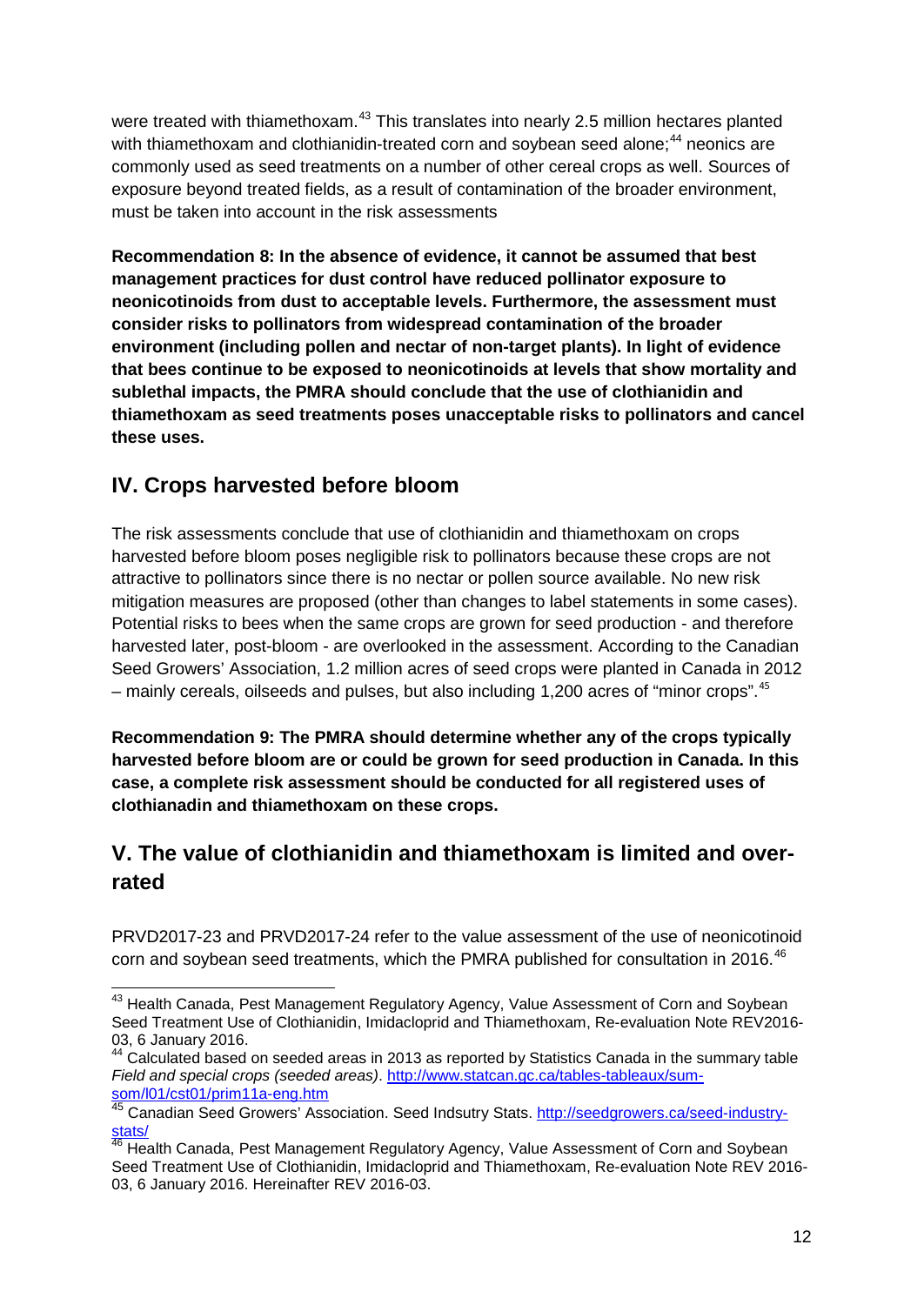REV 2016-03 concludes that neonicotinoids add limited value to corn and soybean production in Canada (just 3.2 to 3.6 per cent of the national farm gate value for corn, and 1.5 to 2.1 per cent for soybean).

REV2016-03 also refers to the need to seek additional information to finalize the value assessment for both corn and soybean seed treatment stating that: "In order to fully assess the economic value of clothianidin and thiamethoxam seed treatments to the Canadian corn and soybean industries, quantitative, more real-world information on typical pest population levels relative to economic thresholds is needed."[47](#page-12-0) It appears the PMRA has not collected such information for either corn or soybeans or any of the many other crops for which seed treatments would be allowed under the proposed registration decisions in PRD 2017-17 and 2017-18.

Rather, despite the information gaps noted in REV2016-03, the PMRA fails to review new research on value in PRVD2017-23 and PRVD2017-24, stating that there was no additional information required beyond the previous value assessment conducted in 2016. We are left to conclude that the PMRA identified a knowledge gap in 2016 (and only with respect to corn and soybeans), did not fill it with new information nor issue a Section 12 notice to registrants to fill it, and instead now applies this limited value assessment to multiple additional treated seed crops. We see no documentation or even a summary of how the PMRA has investigated the efficacy of these multiple seed treatments as per PCPA requirements.

In addition, the PMRA states in both PRVD2017-23 and PRVD2017-24 that economic benefits from using treated seeds depend on whether pest pressures warrant the treated seeds in the first place, but go on to rationalize use by saying that it is challenging to identify pests before planting. This conclusion fails to consider the 2018 review by the Task Force on Systemic Pesticides<sup>[48](#page-12-1)</sup> that identifies reliable early detection methods to assess the risks of pest presence, methods that have been successfully applied in other countries at low cost. Furthermore, the small remaining risk to individual farmers of economic losses due to pest damage can be mitigated through an insurance arrangement developed in Italy, which has been demonstrated to be more cost-effective and has no negative environmental effects.

Despite the REV 2016-03 conclusion noting very modest value of corn and soybean seed treatments, the true value is probably even less. The Task Force on Systemic Pesticides reviewed over 200 peer-reviewed studies from around the world and found that insect pest resistance to neonicotinoids is increasing, that economic benefits of seed treatments are limited or absent because, in many cases, pest populations are below levels that would cause significant damage, and that neonics cause adverse collateral effects on beneficial species, which undermines their overall value to agriculture.<sup>[49](#page-12-2)</sup>

<span id="page-12-0"></span> <sup>47</sup> *Ibid*, p.4.

<span id="page-12-1"></span><sup>48</sup> Furlan, Lorenzo, Alberto Pozzebon, Carlo Duso, Noa Simon-Delso, Francisco Sánchez-Bayo, Patrice A. Marchand, Filippo Codato, Maarten Bijleveld van Lexmond, and Jean-Marc Bonmatin. "An Update of the Worldwide Integrated Assessment (WIA) on Systemic Insecticides. Part 3: Alternatives to Systemic Insecticides." *Environmental Science and Pollution Research*, February 25, 2018. [https://doi.org/10.1007/s11356-017-1052-5.](https://doi.org/10.1007/s11356-017-1052-5). <sup>49</sup> *Ibid*.

<span id="page-12-2"></span>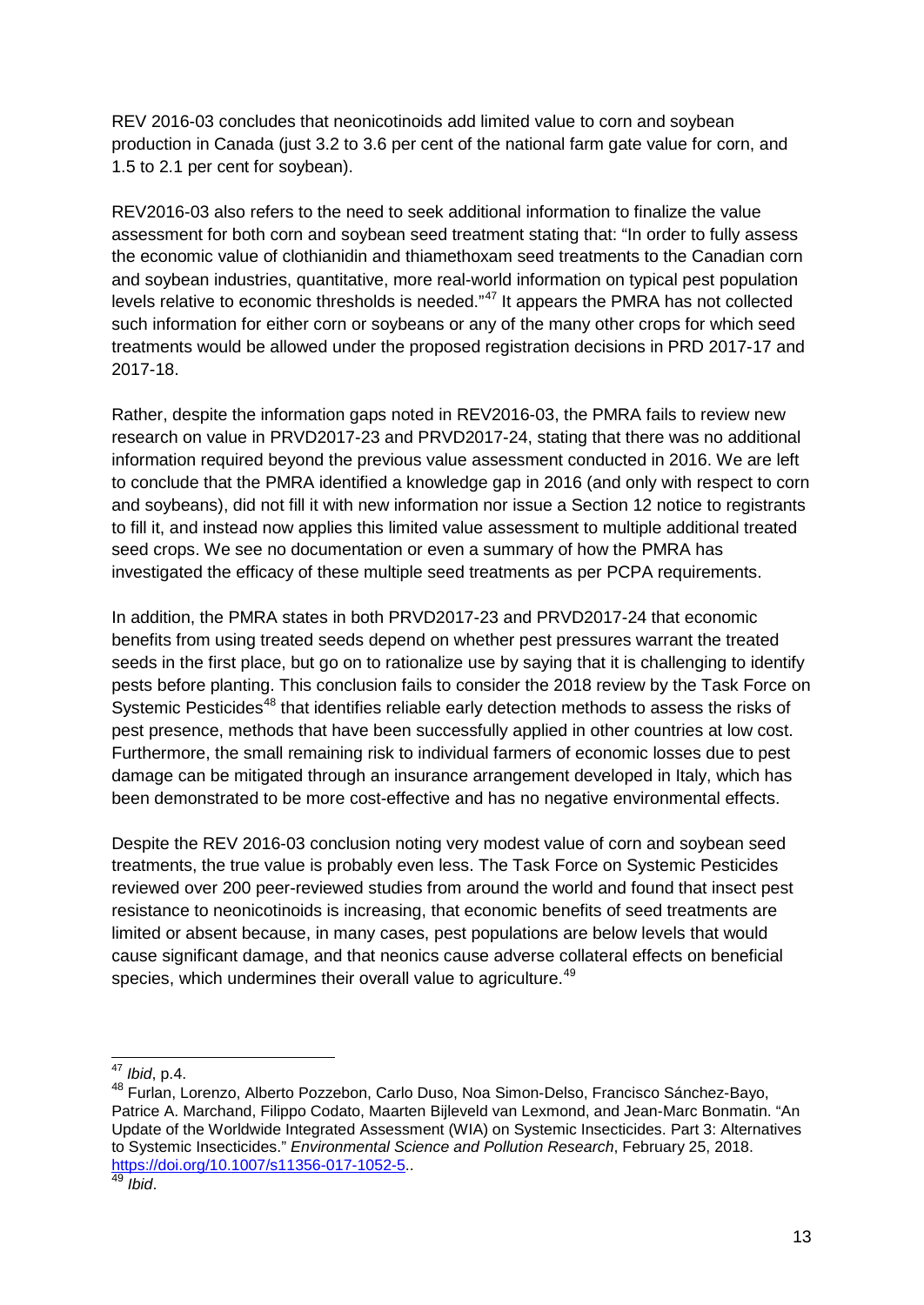The Task Force makes five central points:

● **The use of neonic-treated seeds does not increase crop yields in most cases.** *For example, in a seminal study[50](#page-13-0) by Krupke and colleagues, in field studies planting treated corn seeds over a three-year period did not benefit yeilds. This finding is consistent with results of experiments and assessments on oilseed rape in the EU as well as on soybean in the US (as concluded by the USEPA Biological and Economic Analysis Division).[51](#page-13-1)* 

*This research calls into question the utility of treated seeds. If the economic injury level is not surpassed in most cases, productivity does not drop if seed treatments are withdrawn, and farmer revenues are protected while farmer expenses decrease (assuming treated seeds are sold at a premium).*

● **Pest resistance is increasing, reducing the efficacy of neonicotinoids** *Pest resistance has been increasing over the past 2 decades of neonicotinoid use*, *and insect resistance to insecticides is an inevitable phenomenon that undermines the value of any insecticide.* 

*Since the introduction of clothianidin in 2000, 4 pest insect species (over a total of 40 cases) have been reported to have developed resistance to clothianidin worldwide. Since the introduction of thiamethoxam in 1998, 15 pest insect species (over a total of 205 cases) have been reported to have developed resistance to thiamethoxam worldwide. [52](#page-13-2)*

● **Early and reliable detection methods to assess the risks of pest presence exist, at low costs**

*A 29-year, large-scale study characterized factors that increase risk of wireworm damage. Assessing the risk of wireworm damage provides a solid basis for identifying farmland that can be left untreated, without any risk of yield reduction – instead of indiscriminately using neonics on a prophylactic basis. Based on this, a model was developed in Italy to predict which fields are at high risk of pest problems, in order to appropriately establish a pest management plan. Findings in North-East Italy show 96 per cent of corn fields do not need any insecticide treatment because relevant pest threats are not present above the economic damage level. [53](#page-13-3)*

● **Effective strategies are available to protect farmers against economic risks and achieve efficient pest control – e.g., the "mutual fund" (MF) model, a novel insurance method designed to protect farmers against crop failure** *The collective insurance program in Italy is a strong example of a fiscal incentive that* 

<span id="page-13-1"></span><span id="page-13-0"></span><sup>&</sup>lt;sup>50</sup> Krupke *et al* 2017, *op. cit.*<br><sup>51</sup> USEPA, Biological and Economic Analysis Division. "Benefits of Neonicotinoid Seed Treatments to Soybean Production," October 2014. [https://www.epa.gov/sites/production/files/2014-](https://www.epa.gov/sites/production/files/2014-10/documents/benefits_of_neonicotinoid_seed_treatments_to_soybean_production_2.pdf)

<span id="page-13-2"></span>[<sup>10/</sup>documents/benefits\\_of\\_neonicotinoid\\_seed\\_treatments\\_to\\_soybean\\_production\\_2.pdf](https://www.epa.gov/sites/production/files/2014-10/documents/benefits_of_neonicotinoid_seed_treatments_to_soybean_production_2.pdf)  $52$  Insecticide Resistance Action Committee (IRAC). 2018. Anthropod Pesticide Resistance Database. East Lansing (Michigan, USA): Michigan State University. Access to the database:

[www.pesticidderesistance.org/search.php](http://www.pesticidderesistance.org/search.php)

<span id="page-13-3"></span><sup>53</sup> Furlan *et al*, 2018, *op. cit*.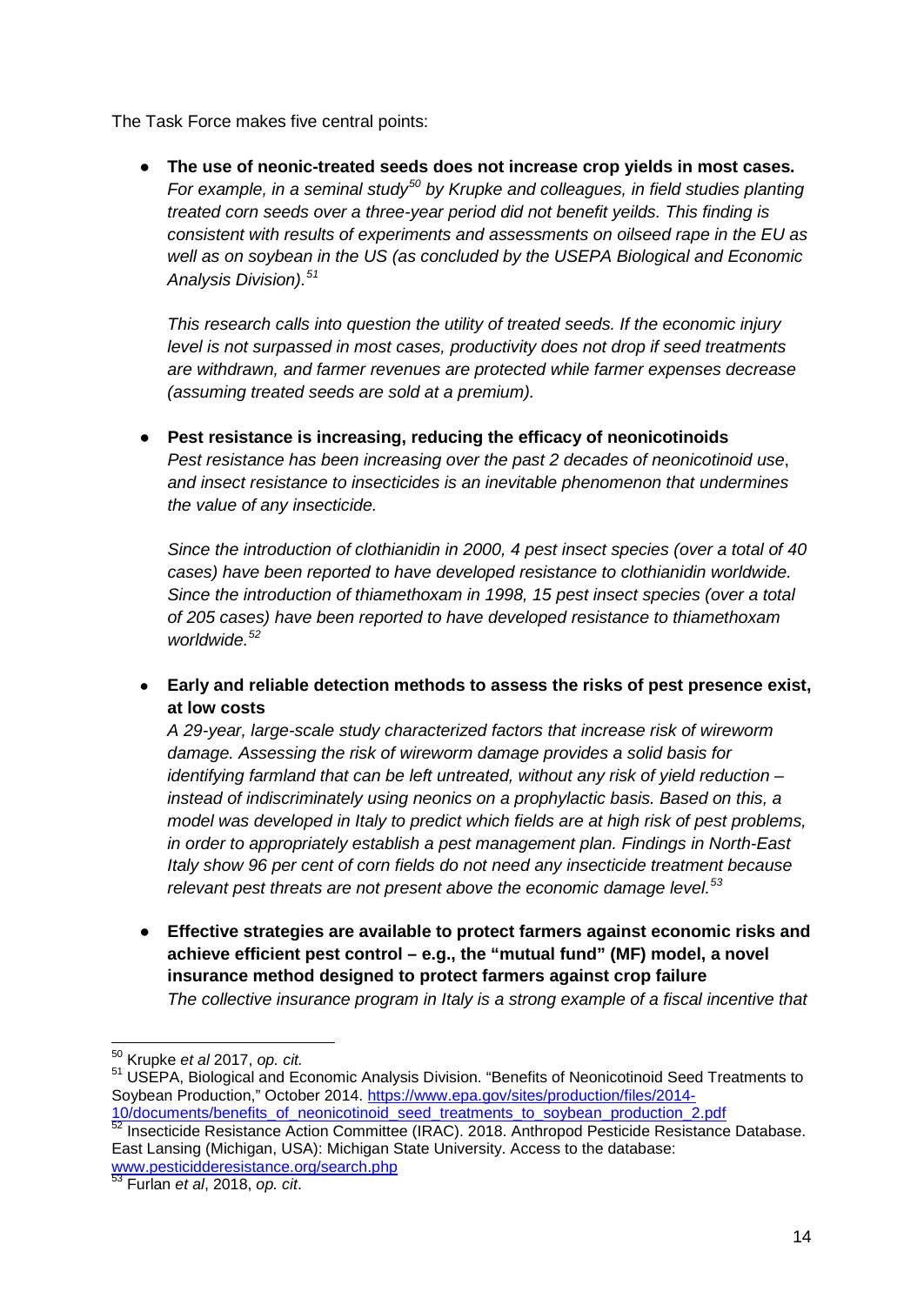*supports Integrated Pest Management. Farmers can invest in the insurance program only if they commit to using IPM. The result for farmers is spending of only 10% of expenses previously put towards pesticides now directed towards insurance payments, and farmer revenues are stable or increasing.*

### ● **All scenarios – whether using IPM and/or insurance cover – are cheaper than using neonic-treated seeds**

Together, these findings not only serve to fill the knowledge gap the PMRA refers to in REV2016-03 but more importantly, support the fact that the systematic use of treated seeds in Canada can no longer be defended in value and risk assessments.

**Recommendation 10: The PMRA must revisit its value assessment for clothianidin and thiamethoxam seed treatments in light of the latest findings of the Task Force on Systemic Pesticides.**

**Recommendation 11: The PMRA should work with other agencies to support and expand training in IPM and pest assessment techniques, as well as the development of insurance mechanisms, to further reduce risks at the farm level**.

# **VI. International context**

The sections on the international regulatory context in PRVD2017-23 and PRVD2017-24 are incomplete. Many jurisdictions ban or restrict the use of clothianidin and thiamethoxam, including for seed treatments. Italy prohibited all neonic seed treatments in 2008. As previously noted, in 2013, the European Union restricted the use of seeds treated with clothianidin, thiamethoxam and imidacloprid for several crops including corn, oilseed rape and sunflower. The risk assessment informing this decision concluded that products containing these neonics pose high acute risks to bees due to exposure to neonic residues in dust during sowing of bee-attractive crops, as well as from exposure to neoniccontaminated pollen and nectar.

As discussed above, EFSA has now completed the update to its earlier assessment. A review of 588 studies completed by EFSA in February 2018 concluded that most uses of neonics, including clothianidin and thiamethoxam, pose significant risks to both honey bees and wild bees, including bumblebees and solitary bees. The European Commission is proposing to extend the current restrictions to ban all outdoor agricultural uses of neonics.

France will phase out all uses of clothianidin, thiamethoxam and imidacloprid starting in September 2018.

In Canada, two provinces have adopted regulations to limit the use of seeds treated with neonics, including clothianidin and thiamethoxam, except when pest problems are demonstrated. In Ontario, regulatory measures beginning on July 1, 2015 have aimed to reduce the use of neonic-treated seeds for corn and soybean by 80%. This target was based on an evaluation that found that only 20% of the 5 million acres of corn and soybean farmed in the province demonstrated a need for treated seeds to deal with pest problems. More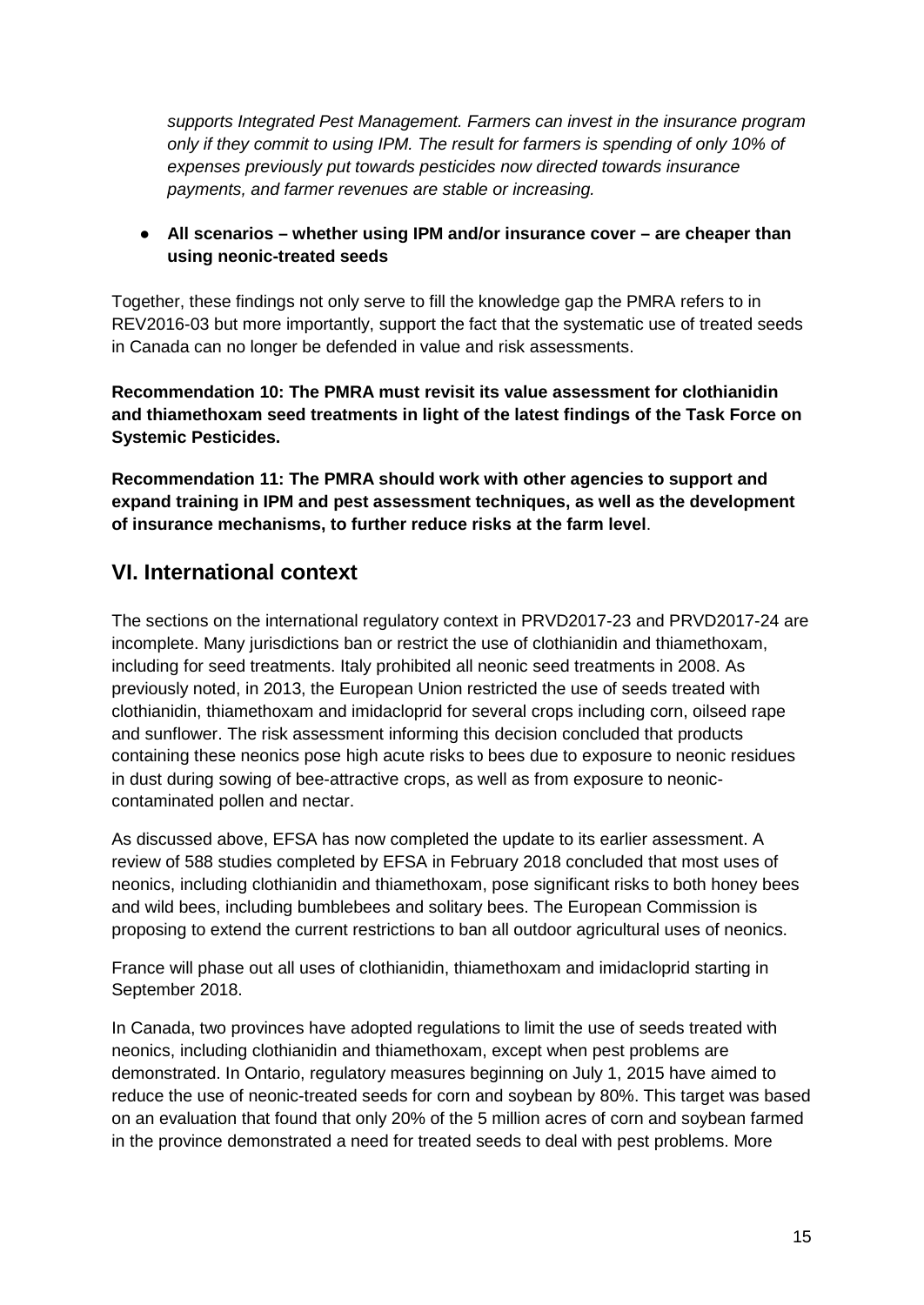recently, Quebec announced new regulations to ban the use of clothianidin and thiamethoxam, for seed treatments and other uses, unless the use is justified.

### **Recommendation 12: The PMRA should present a more complete overview of regulatory restrictions in other countries in PRVD2017-23 and PRVD2017-24 and Canada should match the leading standards for pollinator protection.**

# **Conclusion**

Based on advancing science that reveals significant risks to pollinators from neonicotinoids, global systematic reviews that confirm the availability of cost-effective alternatives to neonicotinoids as well as their limited value/efficacy, and regulatory precedents for bans elsewhere, we call on the PMRA to strengthen the proposed decisions in PRVD2017-23 and PRVD2017-24 with a complete phase-out of these neonicotinoids. We also call on Canada to invest in improved monitoring of pesticides in the environment and impacts.

In sum, the PMRA's proposed risk mitigation strategies in PRVD2017-23 and PRVD2017-24 do not go far enough to protect pollinator health and any proposed risk mitigation short of a complete and immediate deregistration of neonicotinoids does not align with the conclusions of the body of peer-reviewed literature on the subject.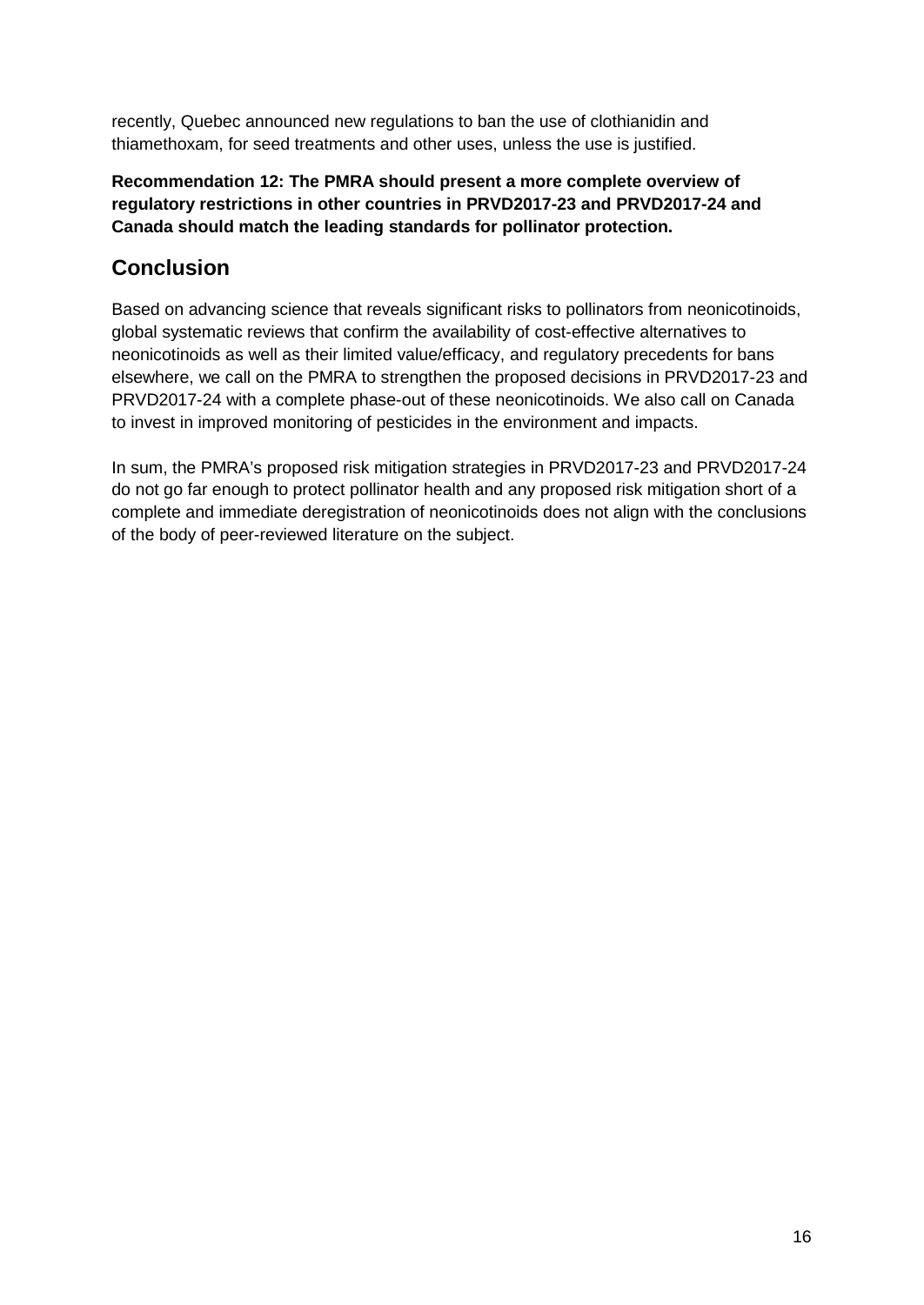# **Appendix A: List of Recommendations**

**Recommendation 1: The PMRA should immediately deregister clothianidin and thiamethoxam uses/products proposed for phase-out without any further delay.**

**Recommendation 2: PMRA should revise its risk assessment conclusions to recognize the** *overall* **risk to pollinators and phase out all outdoor uses.** 

**Recommendation 3: In the absence of a full ban on these pesticides, investigate the effectiveness of label statements in reducing ecological risks and increase capacity to ensure monitoring and compliance.**

**Recommendation 4: The PMRA should more accurately present PRVD2017-23 and PRVD2017-24 as re-evaluations of risks to bees (not all pollinators), and clearly acknowledge uncertainties in the assessment of risks to non-Apis species, for which data is limited. Even though the assessments were limited in that they did not consider impacts on all pollinators, the evidence on impacts on bees (apis and nonapis) should be significant enough to deregister these pesticides immediately.**

**Recommendation 5: The PMRA should assess synergistic effects of neonics with fungicides, and the cumulative risks of all neonics including their degradation products.** 

**Recommendation 6: The PMRA should assess all relevant data and studies, including those referenced in EFSA.**

**Recommendation 7: Limiting foliar application frequencies or application periods will not prevent environmental contamination. All foliar uses should be immediately deregistered.**

**Recommendation 8: In the absence of evidence, it cannot be assumed that best management practices for dust control have reduced pollinator exposure to neonicotinoids from dust to acceptable levels. Furthermore, the assessment must consider risks to pollinators from widespread contamination of the broader environment (including pollen and nectar of non-target plants). In light of evidence that bees continue to be exposed to neonicotinoids at levels that show mortality and sublethal impacts, the PMRA should conclude that the use of clothianidin and thiamethoxam as seed treatments poses unacceptable risks to pollinators and cancel these uses.**

**Recommendation 9: The PMRA should determine whether any of the crops typically harvested before bloom are or could be grown for seed production in Canada. In this case, a complete risk assessment should be conducted for all registered uses of clothianadin and thiamethoxam on these crops.**